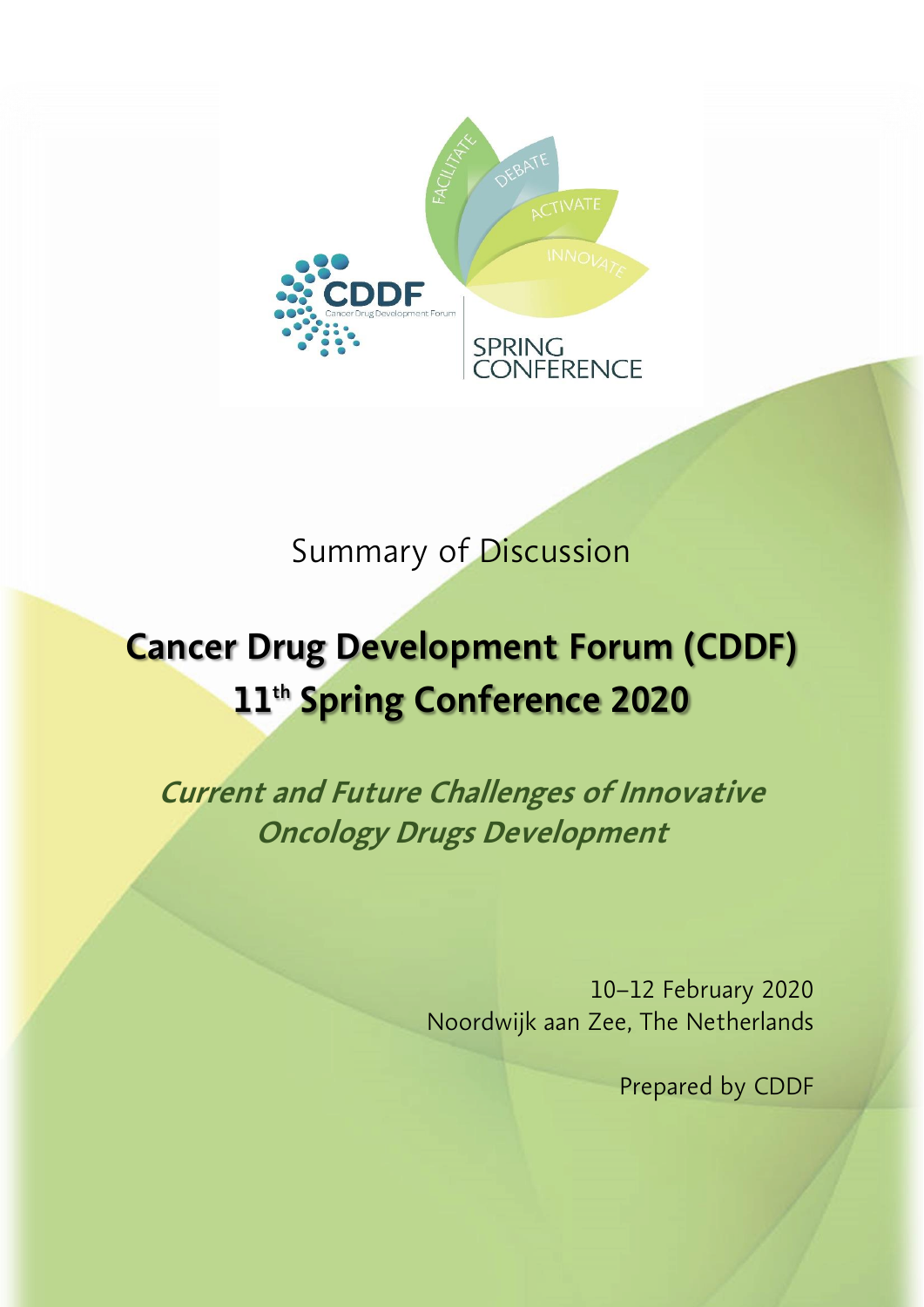

# **TABLE OF CONTENTS**

| <b>SESSION 1: THE RELEVANCE OF INDIVIDUAL COMPONENTS IN COMBINATION THERAPIES6</b>     |
|----------------------------------------------------------------------------------------|
| Novel Preclinical Models to Assess the Value of New Drug Combinations                  |
| The Relevance of Individual Components in Combination Therapies: Pharmacological and   |
| Isolation of Effect of the Individual Compounds in a Combination Regimen: The Industry |
| The Relevance of Individual Components in Combination Therapies: Regulatory Aspects8   |
|                                                                                        |
| SESSION 2: REFLECTIONS ON CDDF WORKSHOPS OF THE LAST 18 MONTHS 11                      |
| Biomarkers and Patient's Access to Personalized Oncology Drugs in Europe11             |
|                                                                                        |
|                                                                                        |
| The Use of Real-World Data to Optimize Oncology Drug Development and Access12          |
|                                                                                        |
|                                                                                        |
| Personalized Healthcare and Tumor Agnostic Development: Requirement for Innovation     |
| Case-Study: Tumor Agnostic Approval of Vitrakvi ® (Larotrectinib) 15                   |
|                                                                                        |
|                                                                                        |
| SESSION 4: CELLULAR THERAPIES INCLUDING CAR-T CELL THERAPIES18                         |
| CAR T cells - Regulatory Aspects from the EMA Committee for Advanced Therapies18       |
|                                                                                        |
|                                                                                        |
|                                                                                        |
|                                                                                        |
| TOPIC 5: REGULATORY GUIDANCE ON ONCOLOGY DRUG DEVELOPMENT23                            |
| Cancer Medicine Development and Use - EMA Regulatory Science Strategy 2025 24          |
| Oncology Center of Excellence: Envisioning Product Development for 202525              |
| Innovation and Current Topics in Oncology Drug Development: Industry Perspective 26    |
|                                                                                        |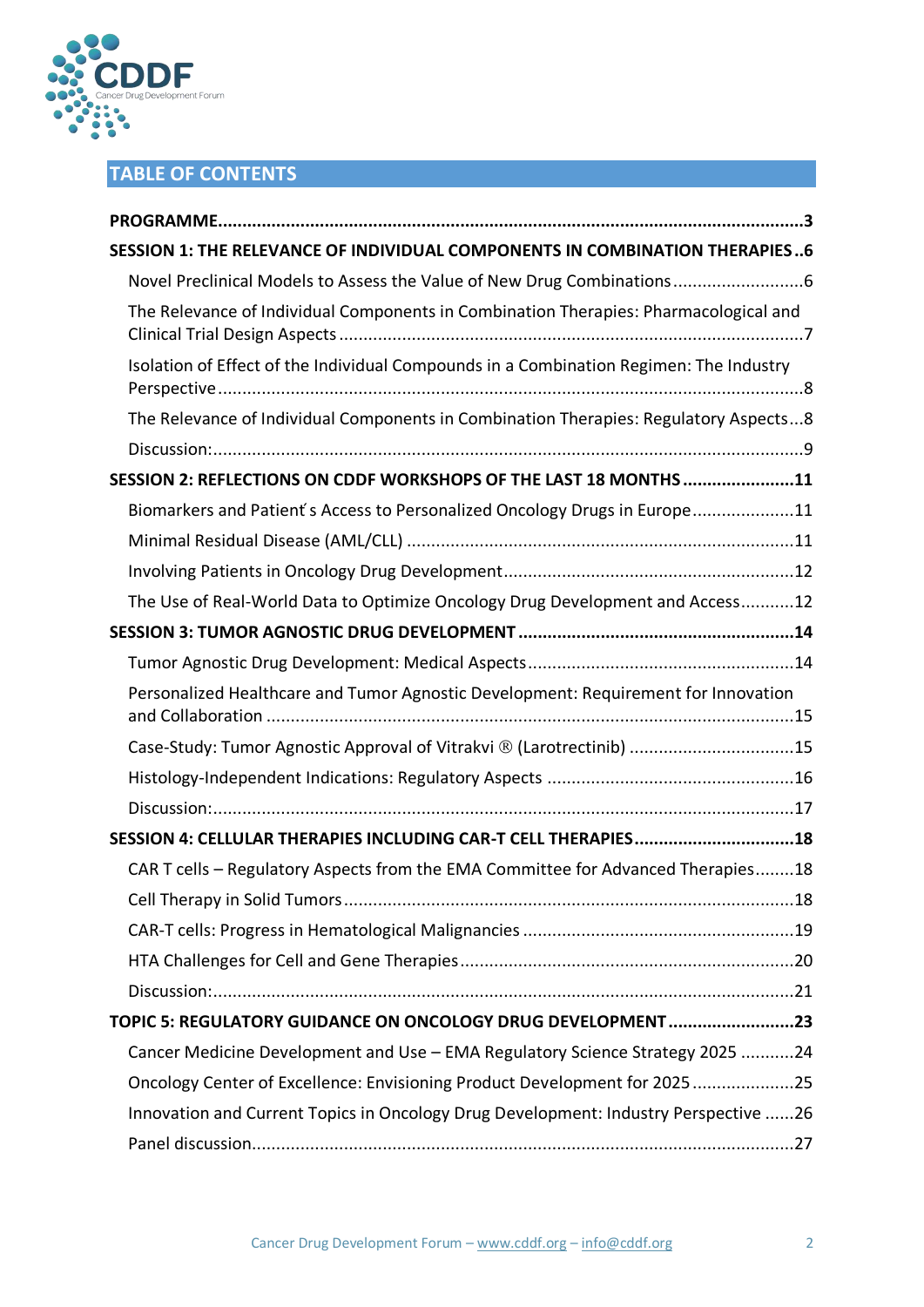

#### <span id="page-2-0"></span>PROGRAMME

**SESSION 1: THE RELEVANCE OF INDIVIDUAL COMPONENTS IN COMBINATION THERAPIES** Session Chair: Irmela Radtke (Roche, CH)

**Novel Preclinical Models to Assess the Value of New Drug Combinations**  James Doroshow (National Cancer Institute, US)

**The Relevance of Individual Components in Combination Therapies: Pharmacological and Clinical Trial Design Aspects**

Ruth Plummer (Newcastle University, UK)

**Isolation of Effect of the Individual Compounds in a Combination Regimen: An Industry Perspective** Stefan Schwoch (Lilly, UK)

**The Relevance of Individual Components in Combination Therapies: Regulatory Aspects.**

Jorge Camarero (Spanish Agency of Medicines and Medical Devices, ES)

**SESSION 2: REFLECTIONS ON CDDF WORKSHOPS OF THE LAST 18 MONTHS**

Session Chair: Jaap Verweij (CDDF,NL)

**Biomarkers and Patient ́s Access to Personalized Oncology Drugs in Europe** 

Annie Pannelay (Romanian Health Observatory, UK)

**Minimal Residual Disease (AML/CLL)**  Irmela Radtke (Roche, CH)

**Involving Patients in Oncology Drug Development** 

Claudia Hey (Merck Healthcare KGaA, DE)

**The Use of Real-World Data to Optimize Oncology Drug Development and Access** Axel Glasmacher/John Smyth (CDDF, DE)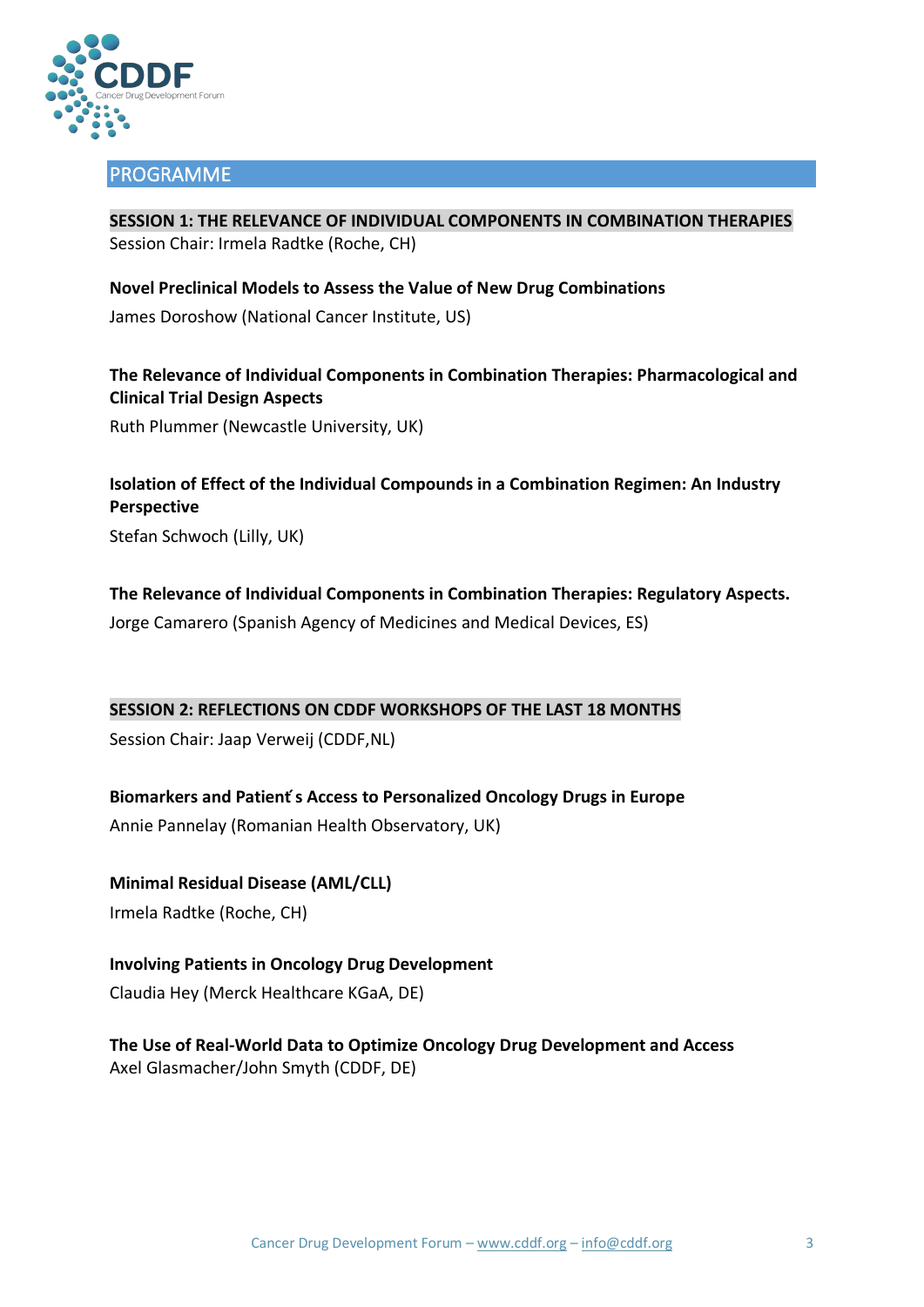

#### **SESSION 3: TUMOR AGNOSTIC DRUG DEVELOPMENT**

Session Chair: Stefan Schwoch (Lilly,UK)

#### **Tumor Agnostic Drug Development: Medical Aspects**

Irene Braña (Vall d'Hebron Institute of Oncology, ES)

#### **Personalized Healthcare and Tumor Agnostic Development: Requirement for Innovation and Collaboration**

Todd Riehl (Genentech, US)

#### **Case-Study: Tumor Agnostic Approval of Vitrakvi (Larotrectinib)**

Chitkala Kalidas (Bayer, US)

#### **Histology-Independent Indications: Regulatory Aspects**

Elias Pean (EMA, NL)

#### **SESSION 4: CELLULAR THERAPIES INCLUDING CAR-T CELL THERAPIES**

Session Chairs: Axel Glasmacher (CDDF, DE), Giovanni Tafuri (EUnetHTA, NL)

# **CAR T cells – Regulatory Aspects from the EMA Committee for Advanced Therapies**

Martina Schüssler-Lenz (Chair Committee for Advanced Therapies (CAT), EMA, NL)

# **Cell Therapy in Solid Tumors**

Victor Moreno Garcia (START Madrid FJD, ES)

#### **CAR-T cells: Progress in Haematological Malignancies**

Gerhard Ehninger (Cellex, DE)

#### **HTA Challenges for Cell and Gene Therapies**

Stephen Palmer (York University, UK)

#### **SESSION 5: REGULATORY GUIDANCE ON ONCOLOGY DRUG DEVELOPMENT**

Session Chairs: Paul Stockman (Astrazeneca, UK) & Ralf Herold (European Medicines Agency, NL)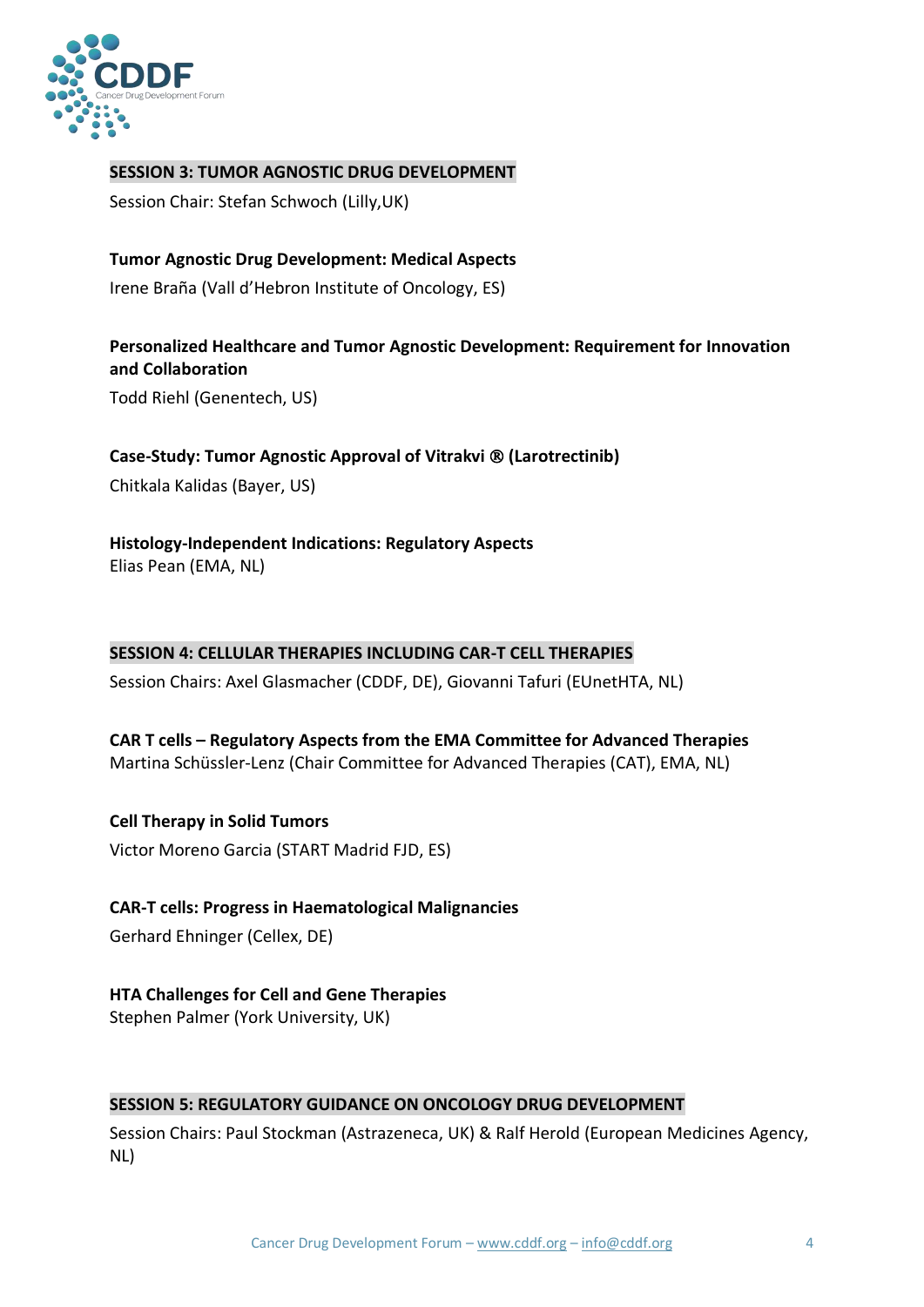

**Ongoing Revision of EMA Anticancer Guideline and Thoughts on Future Evidence Requirements** Sigrid Klaar (Swedish Medical Products Agency, SE, EMA Oncology Working party)

**Cancer Medicine Development and Use – EMA Regulatory Science Strategy 2025** Ralf Herold (EMA, NL)

**Oncology Center of Excellence: Envisioning Product Development for 2025** Richard Pazdur (FDA, US)

**Innovation and Current Topics in Oncology Drug Development: Industry Perspective** Eric Rubin (Merck, US)

**Panel discussion** Moderator: John Smyth (CDDF, UK)

# **DISCLAIMER**

The views expressed in this report are the personal views of the authors and may not be understood or quoted as being made on behalf of or reflecting the position of the organisations or regulatory agencies with which the authors are affiliated.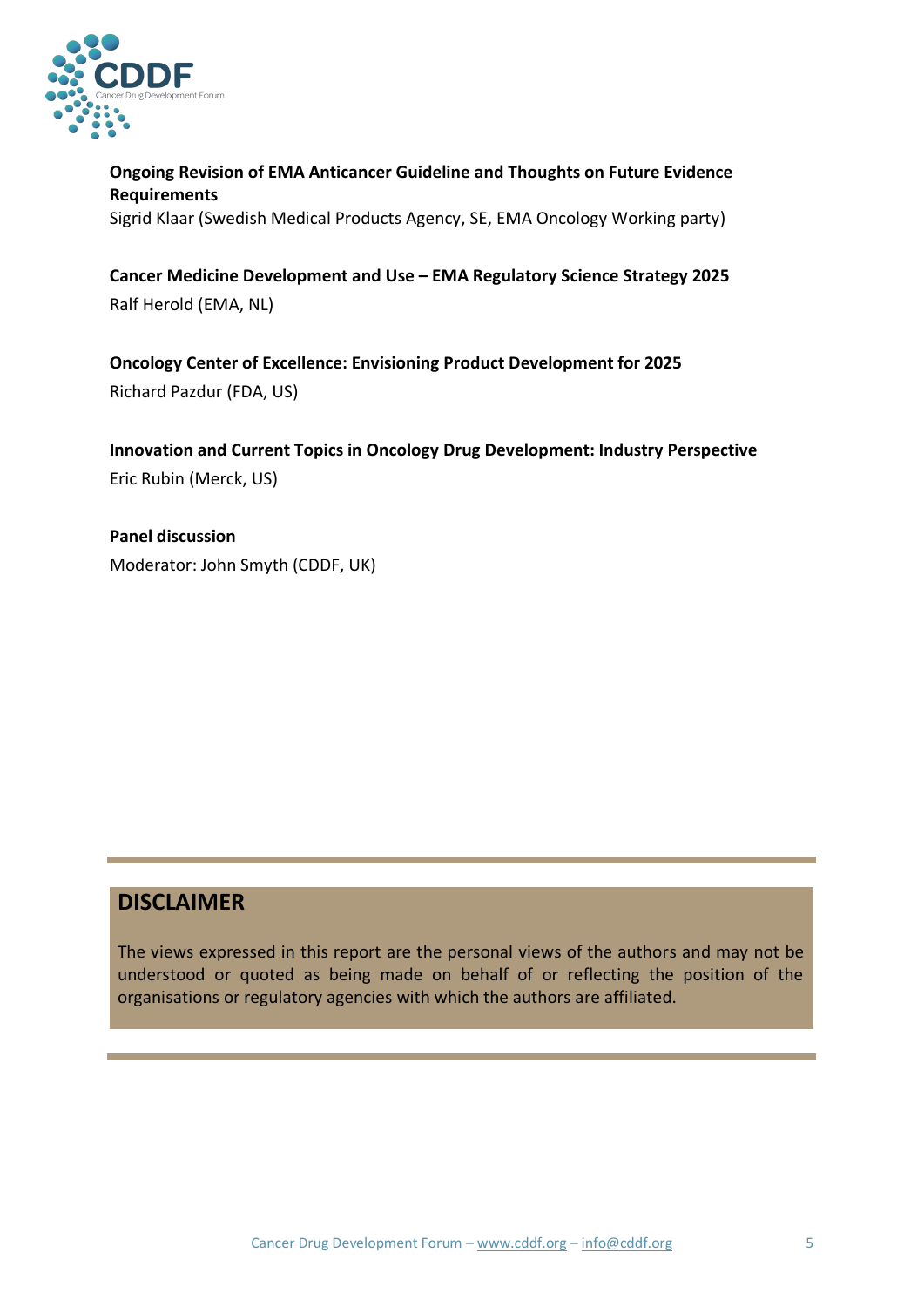

#### <span id="page-5-0"></span>SESSION 1: THE RELEVANCE OF INDIVIDUAL COMPONENTS IN COMBINATION **THERAPIES**

#### <span id="page-5-1"></span>Novel Preclinical Models to Assess the Value of New Drug Combinations

James Doroshow (National Cancer Institute, US)

The National Cancer Institute (NCI) in 2017 published the "NCI Almanac: A Comprehensive Screening Resource for the Detection of Anticancer Drug Pairs with Enhanced Therapeutic Activity (*Cancer Res*. 77: 3564, 2017)" in vitro studies of drug combinations. This systematic study of 5000 pair-wise combinations of all FDA-approved oncology drugs across NCI-60, discovered over 1200 more than additive combinations. Subsequently the NCI decided to perform a very extensive in vivo experiment on promising combos that were never before studied in human trials. Two examples of very unexpected combination therapies were highlighted: a) Bortezomib and clofarabine were both inactive in HT-29 Colon carcinoma xenografts, but when given together had impressive activity, which was actually confirmed in other in vivo models. B) Similarly, Nilotinib was ineffective as a single agent in Glioblastoma and Breast cancer models, but when added to paclitaxel induced this induced cure! The combination was taken into clinic 24 patients in Taxol resistant breast cancer patients, and yielded 4 long lasting partial remissions, and 12 stable diseases, without any additive toxicity. Even though there is no biological explanation for the observed effect, the principle of this in vivo panel experiment resembles the NCI-60 in vitro panel data, and creates a new standard in selecting combinations for clinical assessment.

NCI has now embarked on the development of Creation of NCI-PDMR (NCI – Patient Derived Models Repository, aiming to have 1000 models, with a focus on Rare cancer models. The first results were briefly presented. In an initial assessment of 39 rare cancer models it turned out that only 2 of 56 potentially active combinations had been tested in clinical trials. Dr. Doroshow stressed the difficulty of assessing response in a PDX, and concluded that likely anything less than prolonged stable disease in the model, has no value. Currently NCI is using a Bin-grouping, of which the relevant Bins are defined as follows:

| Bin 1        | $CR$ Achieved >1 timepoint (<60mm <sup>3</sup> ) |
|--------------|--------------------------------------------------|
| <b>Bin 2</b> | Tumor regressed ~30%, durable response (0.5-1c)  |
| <b>Bin 3</b> | Tumor regressed ~30%, regrew at drug removal     |
| Bin 4        | Stable, durable response (0.5-1 cycle)           |

It was concluded that

- systematic in vitro screening with in vivo follow-up of FDA approved anticancer drugs has produced multiple, novel, active therapeutic combinations, at least one of which is effective in the clinic.
- In vivo combination investigational drug screening of rare tumor PDX models has demonstrated an unexpected number of active drug pairs that are now undergoing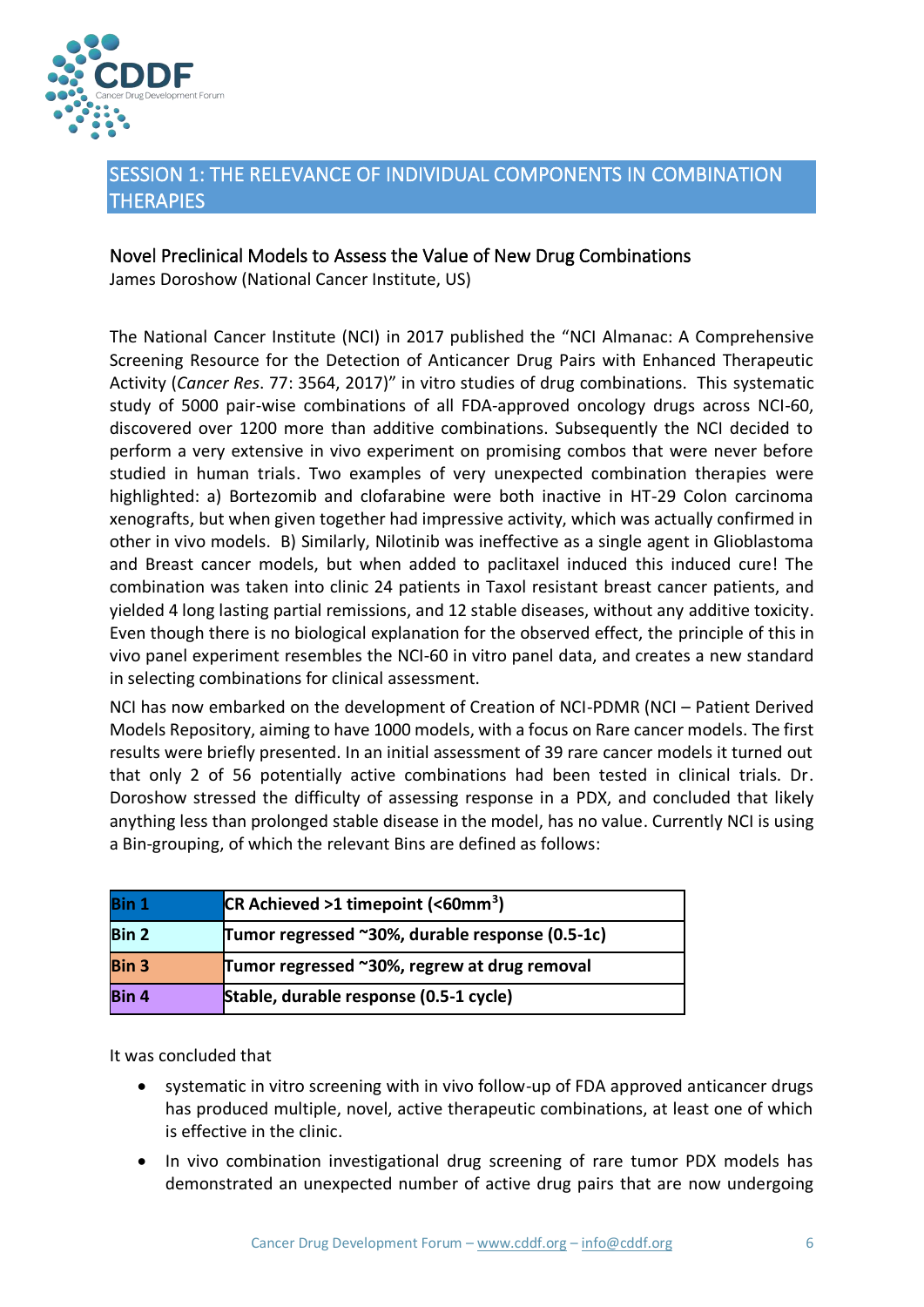

both therapeutic and mechanistic deconvolution which should form the basis of a public database that will support a wide range of novel clinical trials .

This model might provide major guidance in selecting combinations for clinical studies.

#### <span id="page-6-0"></span>The Relevance of Individual Components in Combination Therapies: Pharmacological and Clinical Trial Design Aspects

Ruth Plummer (Newcastle University, UK)

Despite all recent improvements, we still have to realize that development of novel agents for oncology in general has a limited success rate, with only 14% of new agents that enter clinical trials making it to the market. And development takes a very long time.

An additional challenge is found in the observation that some of the newer classes of agents will unlikely have significant single agent activity, and combination studies becomes more common, and are performed earlier in the development cycle.

While traditionally, development of single agents has circled around toxicity, and only in later stages at efficacy, this may not be relevant with targeted agents, and is certainly not needed in chronic dosing.

Taking these single agents into combination is challenging. The identified hallmarks of cancer all provide potential drug targets, and therewith an enormous potential of combination therapies. It is desirable, to be asking the right questions, and select based on scientific evidence. To assess the relevance of the individual components in combinations, adequate data on single agent activity will be needed, as will be data on the mechanistic interaction to gain additional activity. A preclinical scientific hypothesis for mechanistic rational combinations seems recommendable. Currently, particularly in immune-oncology, many combinations under investigation are not based on such evidence of additive or synergistic effect, but rather on pragmatism.

Proper preclinical pharmacology studies can thus provide guidance. The example of the unexpected findings in a study combining a FAK inhibitor with a MEK inhibitor was discussed. Based upon experience from preclinical pharmacology, modular adaptive design clinical trials have been proposed and meanwhile successfully exploited.

Since the latter may have consequences for additional toxicity, as indicated above, such data should also be collected.

It was concluded that, to be more efficient, we should

- focus more on preclinical data,
- take fewer speculative combinations into the clinic,
- create better preclinical models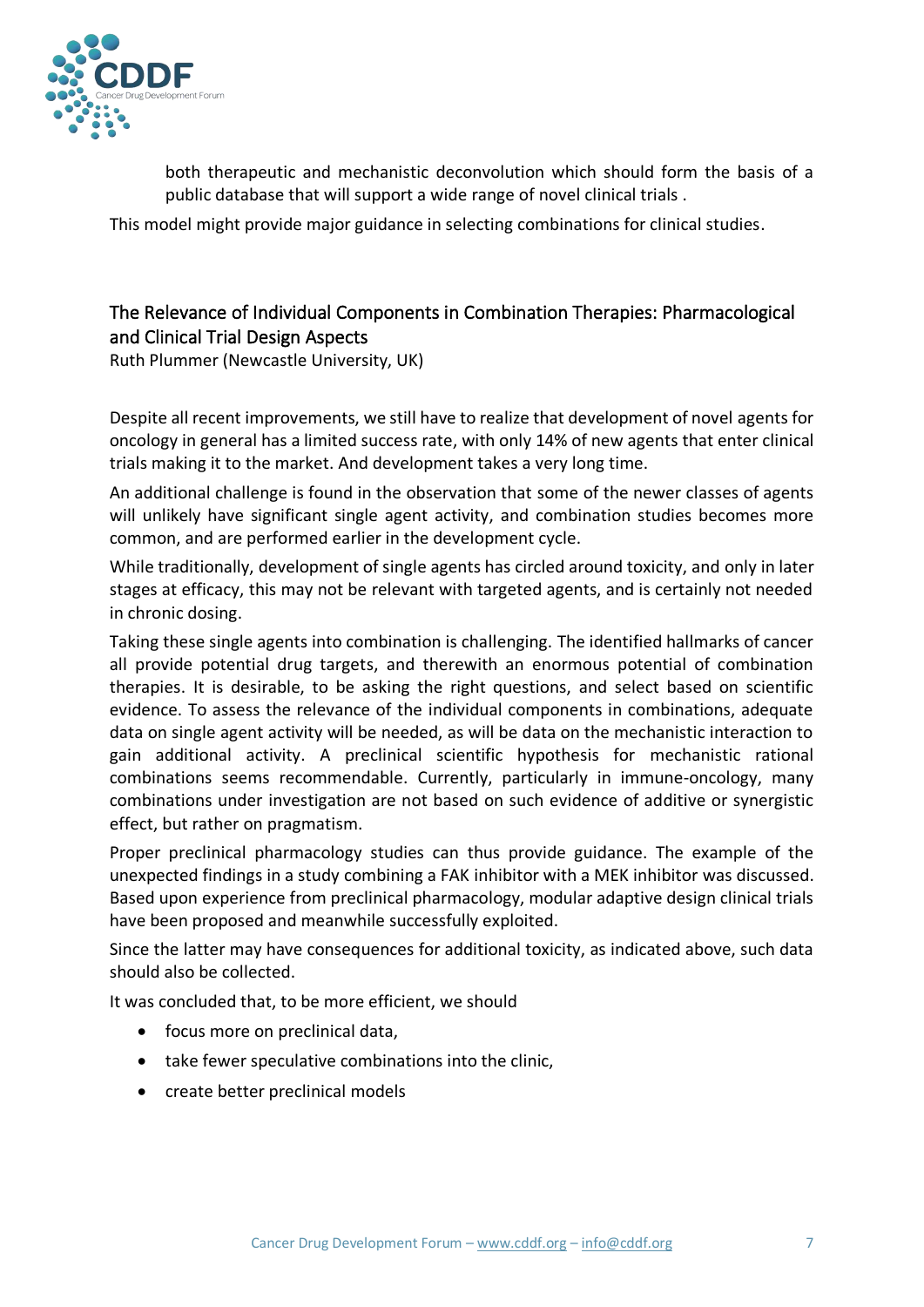

## <span id="page-7-0"></span>Isolation of Effect of the Individual Compounds in a Combination Regimen: The Industry Perspective

Stefan Schwoch (Lilly, UK)

It is crucial to try to isolate the individual contribution in a combination of drugs  $A + B$ , to establish the benefit/risk profile of that combination. Can you skip A+B vs A or B, if C is the standard? Also, if there is no good reason to develop A and/or B individually?

In such case, the June 2013 FDA guidance indicates that a clear biological rationale is needed. And states that "If contribution of each individual compound has been *adequately demonstrated in vivo, in vitro and/or in ph2 studies*, … then ph3 studies comparing the combination vs placebo or SOC … could be sufficient to establish effectiveness". The

CHMP guidance (EU) (EMA/CHMP/158268/2017) is a little less comprehensive, and indicates: "If the experimental agent  $(A)$  is added to an established regimen  $(B)$ , superiority of AB vs. B should be demonstrated, traditionally, not include A alone arm…. Uncommonly, an entirely new combination AB is tested against a reference regimen. In these cases, solid non-clinical and clinical phase I/II data should support the need for both components in the experimental regimen"

Some recent experiences challenge the guidelines, at least in part. For instance

Pembrolizumab + axitinib or Avelumab + axitinib or Ipilimumab + Nivolumab respectively vs standard of care sunitinib in  $1<sup>st</sup>$  line renal cell cancer. In all examples single agent activity had been confirmed first, and the need of first providing single agent superiority over sunitinib could be questioned. For Ipilimumab + Nivolumab approval had already been obtained in Melanoma, but this is clearly a different disease and thus activity in renal cancer could not be guaranteed to be similar, even though preclinical and phase I data were quite convincing.

The issue of use of different doses between phase 2 and phase 3 studies is another interesting point of discussion, as illustrated in the development of the combination of Encorafenib and Binimetinib.

In addition, one could debate if "borrowing" from non-clinical studies, early phase clinical studies, studies in other tumor types, or other lines of disease would be possible. And address the question whether dropping of arms after an interim analysis would enable "shortcuts" toward non-fully powered evidence. This was however also seen as a concern.

## <span id="page-7-1"></span>The Relevance of Individual Components in Combination Therapies: Regulatory Aspects

Jorge Camarero (Spanish Agency of Medicines and Medical Devices, ES)

We are developing combinations to yield better efficacy and/or improved safety (due to enabled reduced doses), over single agents. A stepwise approach is recommended, starting with a good rationale for the combination, via providing suggestive evidence for the contribution of all active substances in the combination to the desired effect, and of a positive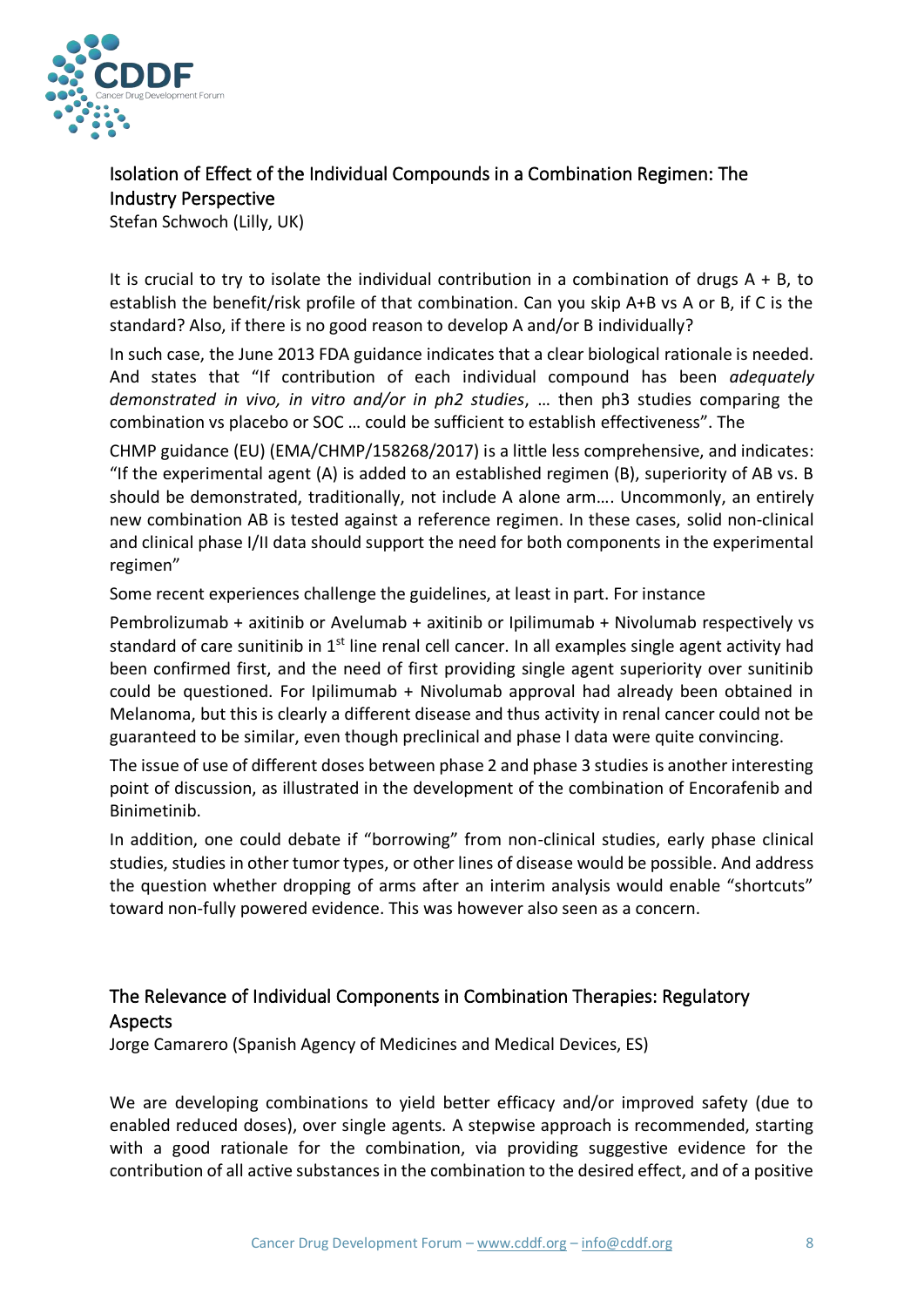

benefit-risk, to finally providing evidence of that the activity is relevant to the fixed combination of the medicinal products in the application. This could be assessed as an "addon therapy" (design hardly ever used), "substitution", or "initial combination treatment" (for instance Nivolumab + Ipilimumab in Melanoma; or Pembrolizumab + chemotherapy in NSCLC). In absence of single agent data, one cannot be sure that adding drugs to each other is any better than the individual components would be. Yet there are examples of approvals in such instances (Ipilimumab + Nivolumab in renal cell cancer). If one cannot show a survival benefit in such cases then maybe showing better response data can be used as convincing evidence. The guidelines have been stretched in such cases.

The contribution of each individual agent to the overall activity of a combination can be justified on cross study comparisons (same disease and setting) in terms of pharmacodynamic activity (ORR).

N important improvement in survival along with mechanism of action data and non-clinical data can justify a new combination.

Whatever the combination and suggested trial design, Scientific Advice is always recommendable.

#### <span id="page-8-0"></span>Discussion:

- FDA and EMA guidelines on combinations are more or less aligned.
- "Science before speculation". The mechanisms of action should provide a sensible rationale to combine drugs. Even in case of Immunotherapies it is important to provide such data.
- Plea to look for synergy, rather than additivity.
- So, check mechanism  $\rightarrow$  if there is synergy then check Pharmacology (if possible)  $\rightarrow$  if OK, move ahead
- With the above:
	- o Overall Survival + Mechanism > sufficient for evidence
	- o RR or Progression Free Survival + Mechanism > need additional evidence
- Some seem averse to clinical translational research. The suggestion is to use the patient voice up front, to see if the designed translational elements of the protocol are justifiable.
- For adjuvant treatment development, data from metastatic disease on treatment activity, will remain crucial before starting the adjuvant development. Sometimes neoadjuvant response data could help.
- There is no easy answer on trial design for a true anti-metastatic drug.
- "Surrogacy" assumes that from a specific treatment effect you can anticipate another treatment effect. In the context of the total complexity of cancer, this is a complex concept.
- Control arms cannot be dropped in randomized trials, after interim analysis.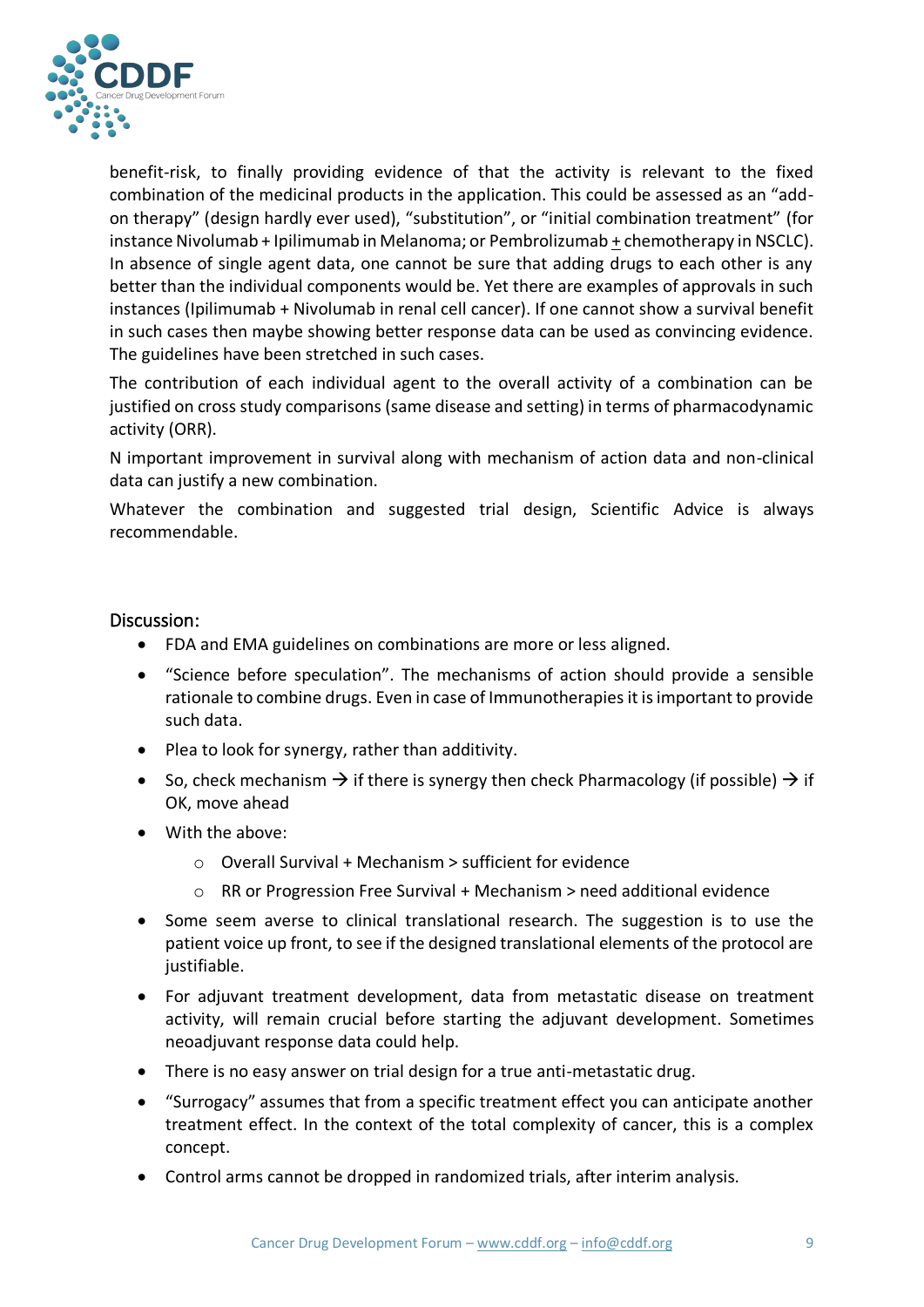

- We certainly need trial designs that avoid exposing patients to unnecessary treatment.
- It was suggested to have a specific workshop on the design (science, options, endpoints, comparison) of combination treatment trials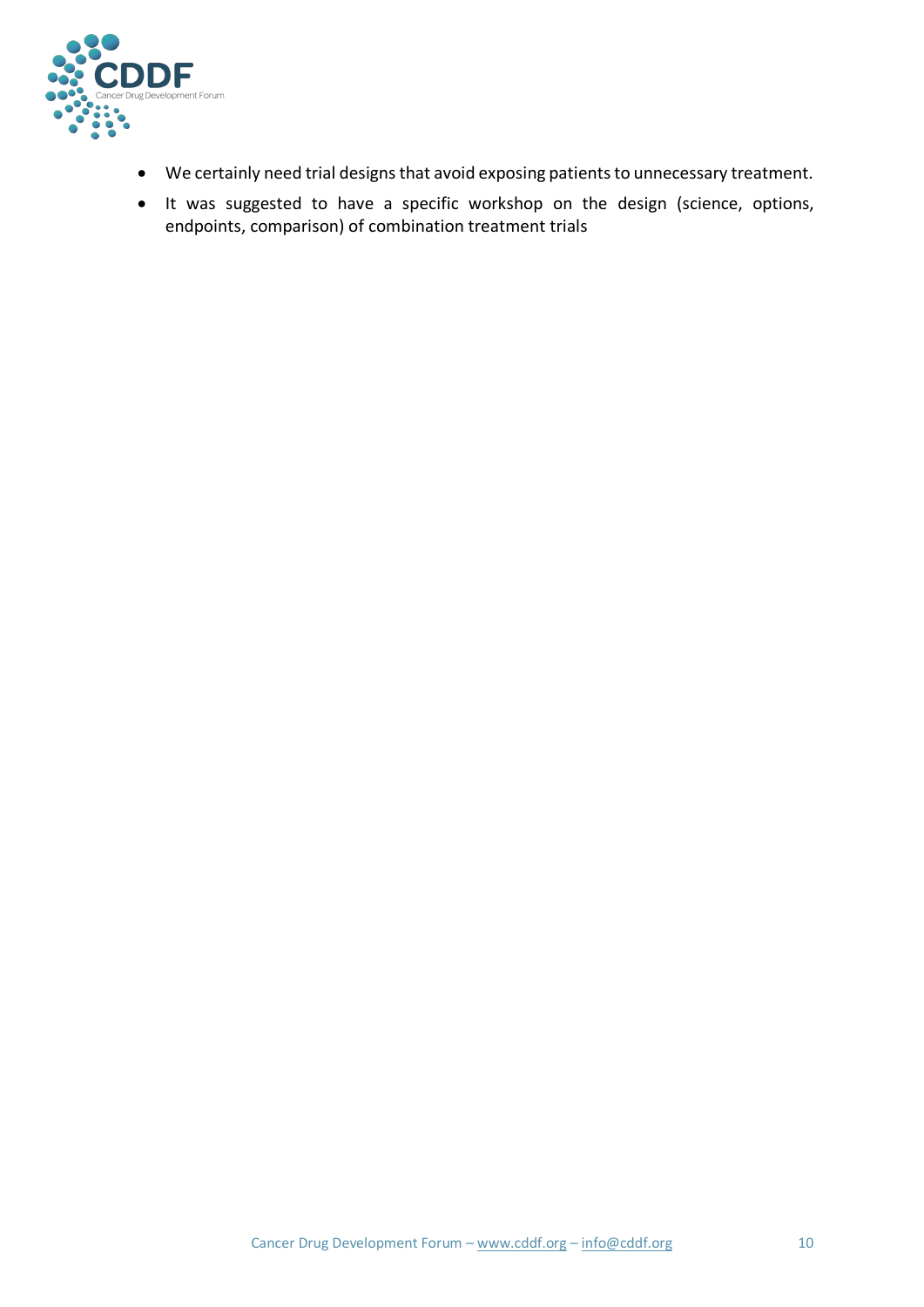

#### <span id="page-10-0"></span>SESSION 2: REFLECTIONS ON CDDF WORKSHOPS OF THE LAST 18 MONTHS

#### <span id="page-10-1"></span>Biomarkers and Patient's Access to Personalized Oncology Drugs in Europe Annie Pannelay (Romanian Health Observatory, UK)

Take home messages:

- There is no magic bullet.
- Innovative and validated methodologies to design trials are needed
- A pro-active approach to harmonise HTA processes (from Eunethta) is important
- Innovative access strategies to support timely patient access, while need from payers and providers to assess value, is important
- A specific data privacy framework to keep, protect and share patient data for research purposes and identify suitable biomarkers, would be helpful.
- Leadership or ownership of the theme to support concerted stakeholders' approach

#### <span id="page-10-2"></span>Minimal Residual Disease (AML/CLL)

Irmela Radtke (Roche, CH)

Take home messages:

- EMA confirmed that CLL-MRD can be used as intermediate endpoint for approval, in RCTs designed to show superiority in terms of PFS as described in CLL specific guidance from 2015. EMA confirmed that approval on an intermediate MRD endpoint was explicitly not tied to conditional marketing authorization (CMA) in the guidance to allow flexibility (or avoid legal complexity around eligibility for CMA).
- In November 2018 EMA only had three drugs (Mylotarg, Vyxeos, Rydapt) reviewed and eagerly awaited further phase 3 trials conducted after ELN recommendations to answer open questions in regard to: mutations associated with relapse, timing for MRD, appropriate threshold, validated tests, can results be extrapolated across risk groups within a subtype, can results be extrapolated across different treatments (transplant, non-intensive treatment, how to get statistical power in subtypes with low prevalence.
- It was flagged that even draft guidance on MRD in AML was not expected in the near future in EU
- FDA guidance for CLL is similar to EMA (in regard to threshold) and meaningful MRD results have been included in USPIs (e.g. Venetoclax)
- FDA draft guidance for MRD in AML asked for measurement of MRD at CR with recovery of blood counts, BM preferred substrate, timepoint of measurement was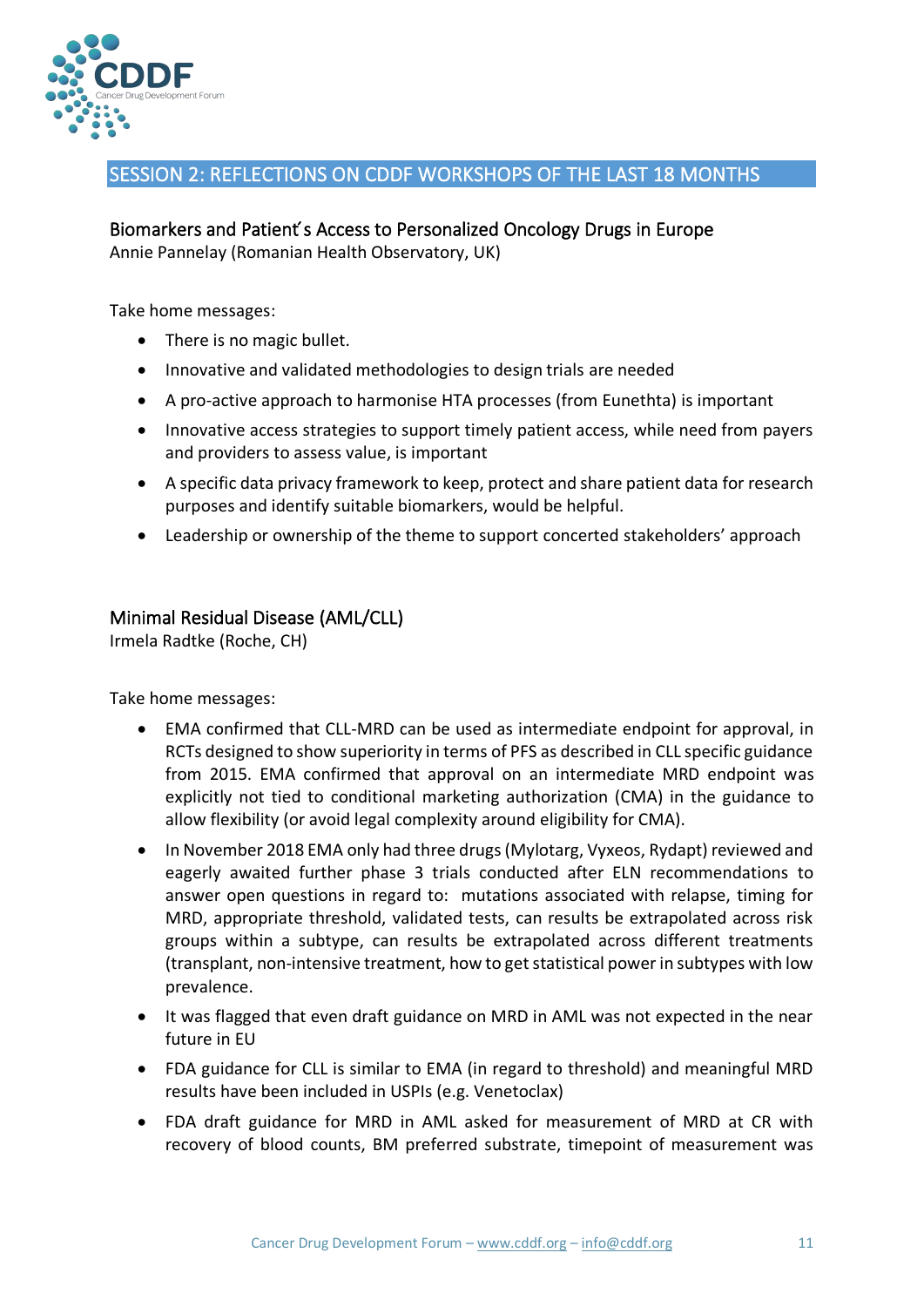

debated. Since the November 2018 workshop FDA released the final guidance and clarified positions

- Collaboration across industry to obtain appropriate data sets for Meta analyses to demonstrate surrogacy is key and was applauded by regulators (FDA, EMA).
- Efforts to collaborate across industry and academic groups to contribute to a metaanalysis to establish surrogacy are ongoing
- Further workshop on surrogacy planned in September 2020

#### <span id="page-11-0"></span>Involving Patients in Oncology Drug Development

Claudia Hey (Merck Healthcare KGaA, DE)

Take home messages

- Multi-stakeholder discussions drive change.
- Patient advocacy perspective: a political will for change is important to establish the right framework for PFDD at the EU level.
- Standardized outcome assessments can improve informed decision making and the quality of care
- From the Regulator perspective, significant progress has been made. Current priorities are advancement and standardization of Patient Reported Outcomes (PRO), and patient experience data collection, analysis, and communication.
- Time pressure for industry to move fast may not always allow for patient involvement in a meaningful way.
- Use the multi-stakeholder network within CDDF to periodically share information and perspectives to drive progress.
- Monitoring of the global regulatory environment on patient involvement in (oncology) drug development

#### <span id="page-11-1"></span>The Use of Real-World Data to Optimize Oncology Drug Development and Access Axel Glasmacher/John Smyth (CDDF, DE)

Take home messages:

- Regulatory/HTA frameworks on the use of RWE for drug development featuring key considerations for decision-making.
- Harmonization, ideally led by European Commission or ICH. Establishment of best practices for RW study conduct.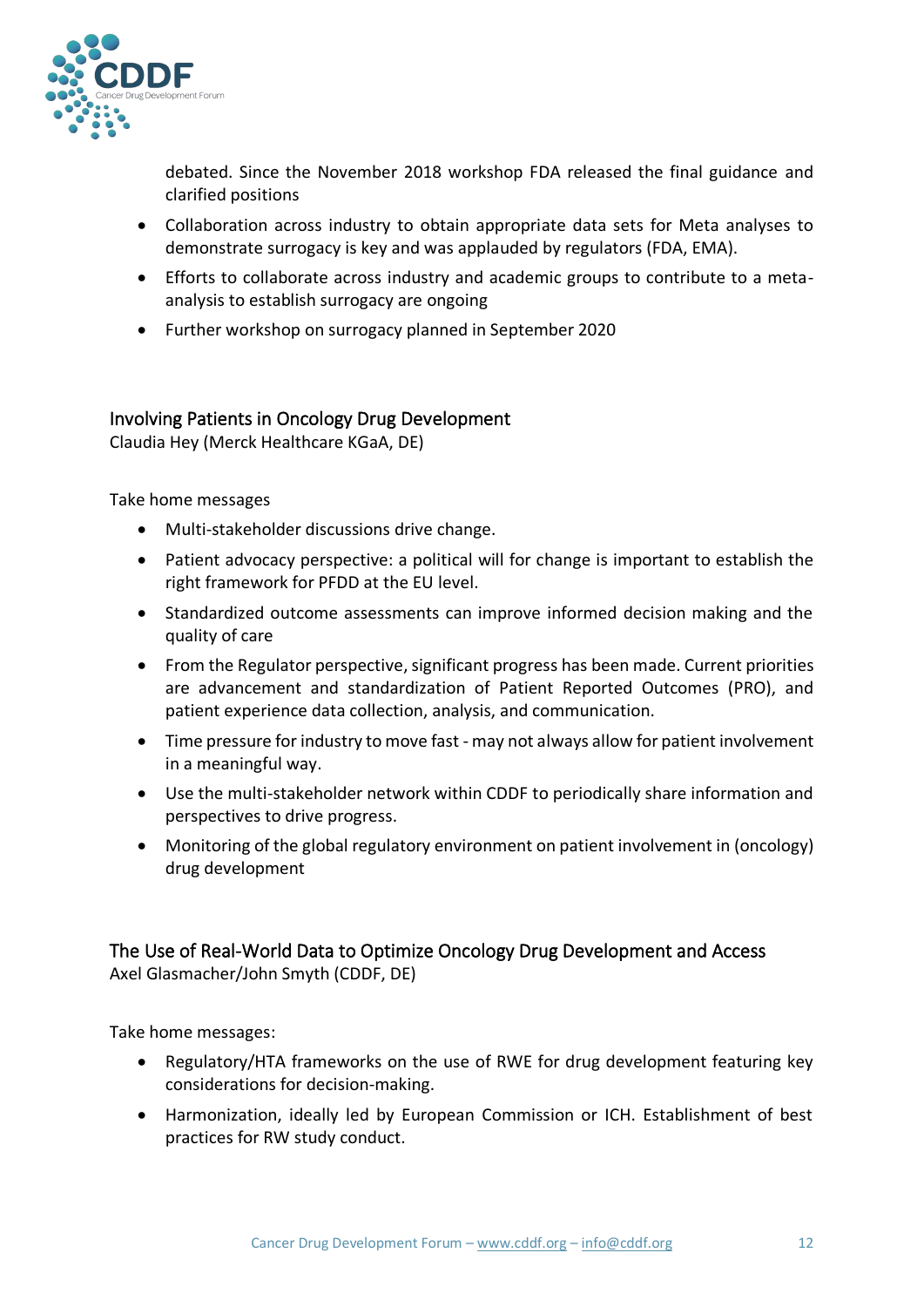

- Categorization of evidence of RWE to help prioritize and plan studies according to the hierarchy of evidence (e.g. establishing the gold standard of RWE)
- Data quality standards and strategies to ensure data consistency and completeness (endpoint definitions and assessment, linkage to genomic data, capturing of comorbidities)
- Guidelines on data collection and analysis, including (minimum set of) sensitivity analyses and adjustment for confounders
- Efforts to overcome fragmentation of data and access to data through a common data model.
- A new concept of informed consent may be required
- Clearly specify study objectives and rigorous statistical analysis plan aimed at testing and adjusting for bias prior to study initiation, mitigation of missing data and false positive results
- Plan RWE studies prospectively (e.g. pragmatic clinical trials, observational studies), especially if conditional approval is the goal. Engage with regulators early on.
- Preferably use contemporaneous control (vs historic) in RCTs for rare cancers where external control is the only option
- Ensure early patient involvement in study design patient input on relevant outcomes is critical
- Engage in early and ongoing dialogue with regulators and payers on RWE requirements
- Seek early scientific advice to support qualification procedures for novel methodologies to harmonize approaches in the EU
- Make an inventory of existing registries to optimize use of existing frameworks both at the national and international level
- Share success stories and learning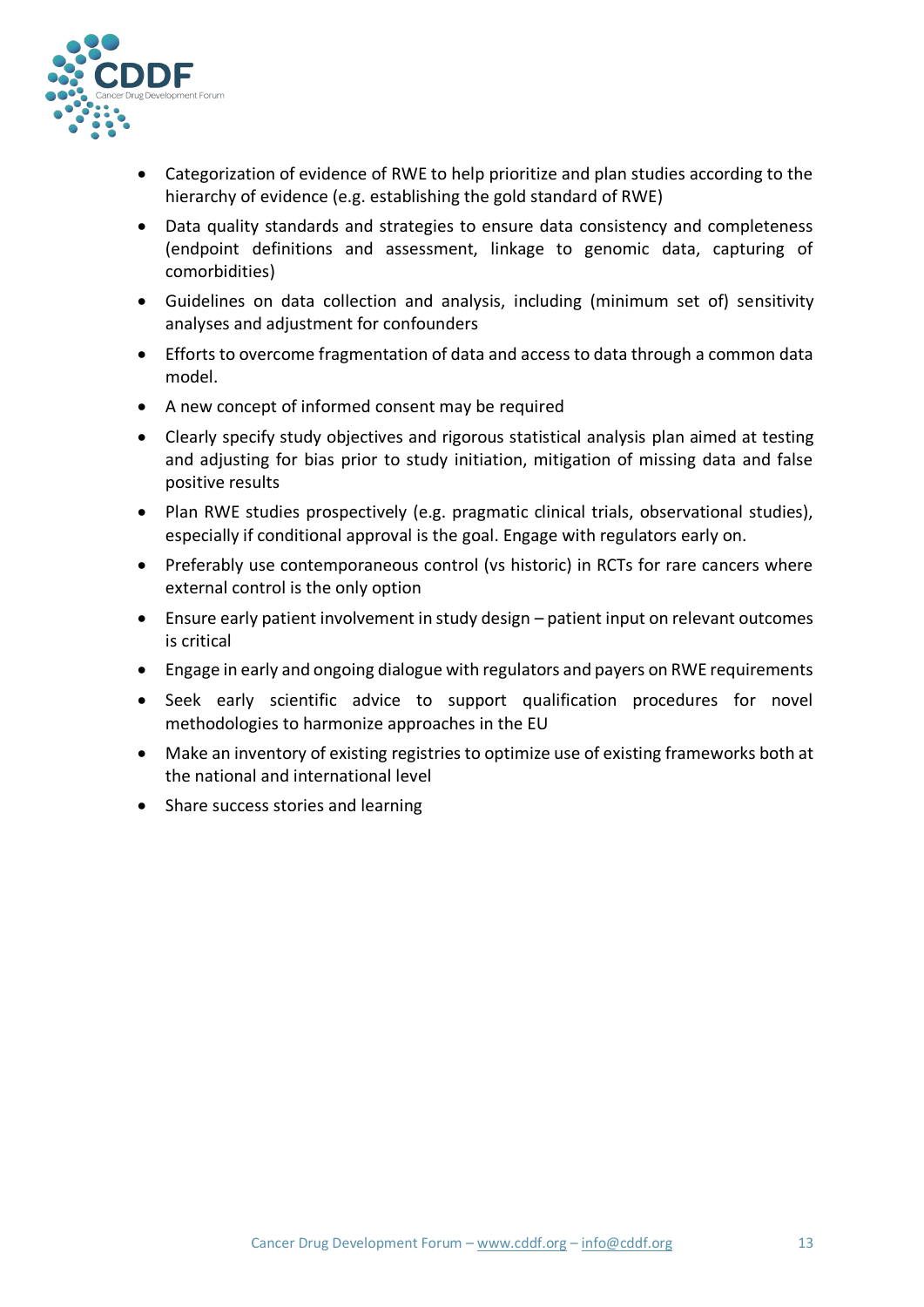

#### <span id="page-13-0"></span>SESSION 3: TUMOR AGNOSTIC DRUG DEVELOPMENT

#### <span id="page-13-1"></span>Tumor Agnostic Drug Development: Medical Aspects

Irene Braña (Vall d'Hebron Institute of Oncology, ES)

Herceptin may have been the very first drug for which, after an initial full focus on breast cancer, a tumor agnostic development was also performed. Imatinib was developed in parallel for CML and GIST. So, tumor agnostic development is around since some 20 years, but has considerably evolved since. It aims at tumors harboring the target of the drug, rather than at specific histologies, and has led to so called "basket studies" (same drug(s) for different histologies). FDA defined these as "A master protocol, designed to test a single investigational drug or drug combination in different populations defined by disease stage, histology, number of prior therapies, genetic or other biomarkers, or demographic characteristics". They can be non-biomarker selected (example: Pembrolizumab (Keynote-001 study) or Biomarkerselected (Example: Vemurafenib (combinations) in V600E-mutant non-melanoma; and Larotrectinib in NTRK fusion tumors). Challenges in such studies are the quality and validation of the selection marker (which can lead to long delays prior to allowing study entry), the statistical design, and an in-depth understanding of biology across tumor types.

For the biomarker it is proposed to use less stringent requirements in early development studies.

In very rare tumors, the ethics and feasibility of randomization can be an issue, and single arm studies might be acceptable. In such cases basket studies are multiple single arm studies.

A basket study should be clearly distinguished from an "umbrella" study, in which a single tumor type is treated with different drugs, based on expression of different biomarkers.

With the number of drugs in development and the enormous number of rare indications, there are ample opportunities for collaborations between academia and pharmaceutical industry. The Cancer Core Europe Basket of Basket study exemplifies this.



Fig: The Cancer Core Europe Basket of Basket Study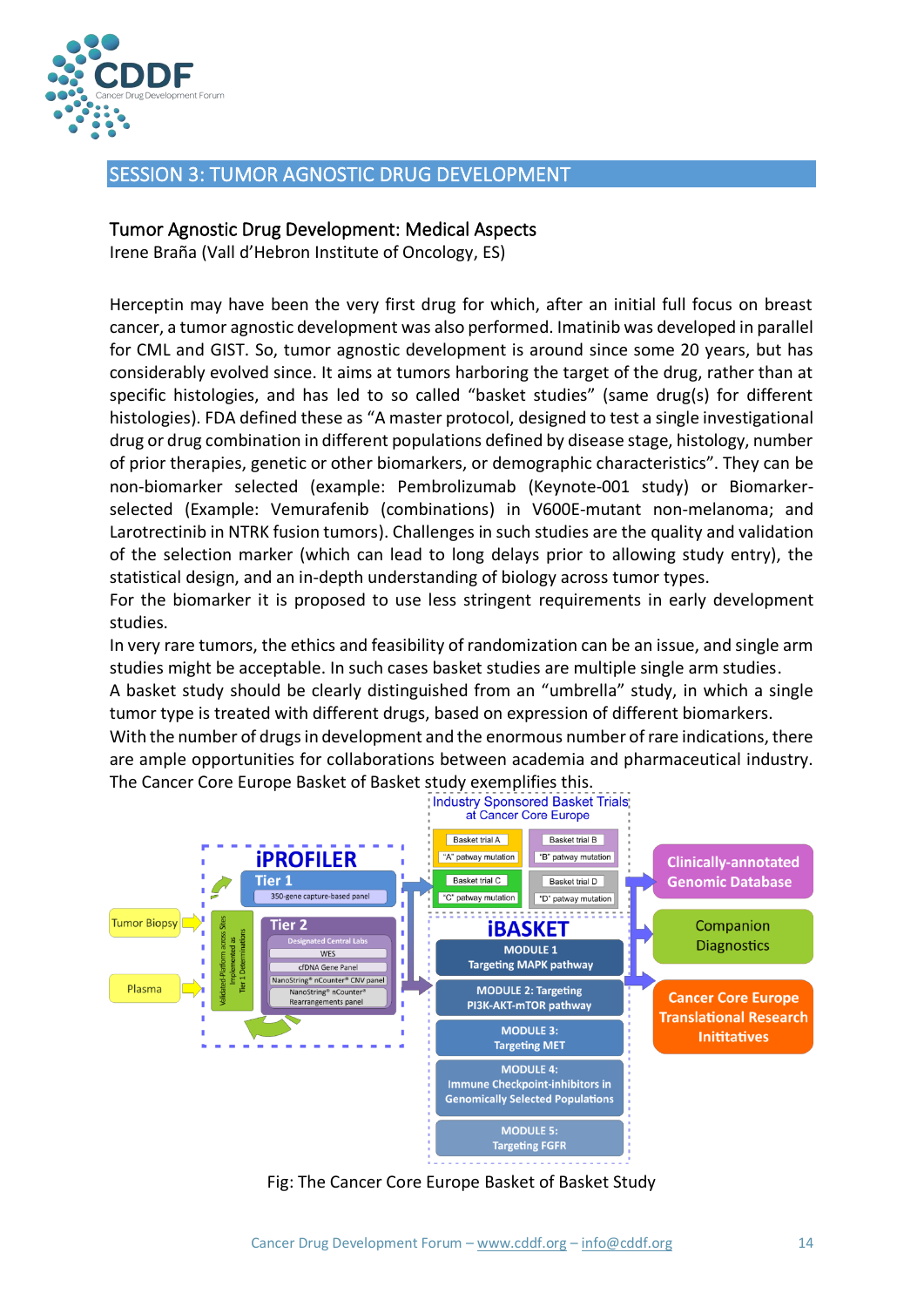

## <span id="page-14-0"></span>Personalized Healthcare and Tumor Agnostic Development: Requirement for Innovation and Collaboration

Todd Riehl (Genentech, US)

Genome studies have enabled a greater understanding of the heterogeneity of tumors, and a targeting of the molecular cancer cause in subpopulations. In parallel, improved technologies enabled a better patient selection to the therapeutic targeting of the molecular cause. For both the previously mentioned basket- and umbrella trials, genetic testing is key. This leads to small distinct populations, the rarity of which precludes traditional statistical significance approaches. It has been suggested to use Real World Data (RWD) and Real-World Evidence (RWE) for comparison, instead of using Randomized trials. But given the yet poor quality of RWD, and the issue of contemporaneousness, the feasibility of using them remains highly questionable. Instead, single arm cohorts and overall response rates, without the use of a control arm, may be necessary. In such cases intra-patient comparison to the last prior therapy, may help to disclose real benefit of the trial therapy. Particularly if two-tiered futility analysis are used in statistical planning, and new variant labelling approaches are being considered. In order to move ahead, we will need agreement within stakeholders (Health Authorities, HTA bodies, industry, and academia) on mentioned issues, on the approach to providing appropriate supportive data, on the use of Real world/registry data for mutation/biomarker-selected populations with SOC treatment(s). And we need pragmatic new solutions in these new paradigms, rather than adherence to current standards.

#### <span id="page-14-1"></span>Case-Study: Tumor Agnostic Approval of Vitrakvi ® (Larotrectinib)

Chitkala Kalidas (Bayer, US)

In September 2019 EMA issued its first conditional approval for a tumor agnostic indication, involving Vitrakvi ® (Larotrectinib) for tumors displaying a Neurotrophic Tyrosine Receptor Kinase (NTRK) gene fusion. Such gene fusions, of which a variety have been described, were found to drive oncogenic signaling through canonical downstream pathways. They result in a constitutively active and aberrantly expressed TRK fusion protein. NTRK fusions mainly occur in certain rare tumors. Preclinical studies had shown larotrectinib to be active in models expressing NTRK fusions. The phase I study population was tumor agnostic, but target selected, and impressive responses were seen. In the path to registration, scientific advice from EU agencies was extensively gathered, and the EMA 2017 workshop on "histologicindependent indications" provided guidance. The pivotal pooled efficacy data set was composed of 3 studies, including the phase I study in adults, a phase I/II study in pediatrics and a phase 2 basket study, yielding 93 patients (in only 10 there was no decrease in tumor size), and an additional 9 patients with CNS tumors. On top of this there was a support data set of 55 patients from other programs. There were no severe adverse reactions. CHMP considered the efficacy data to show "outstanding effect in this late stage disease setting", and provided approval for NTRK fusion tumors in patients "who have a disease that is locally advanced, metastatic or where surgical resection is likely to result in severe morbidity, and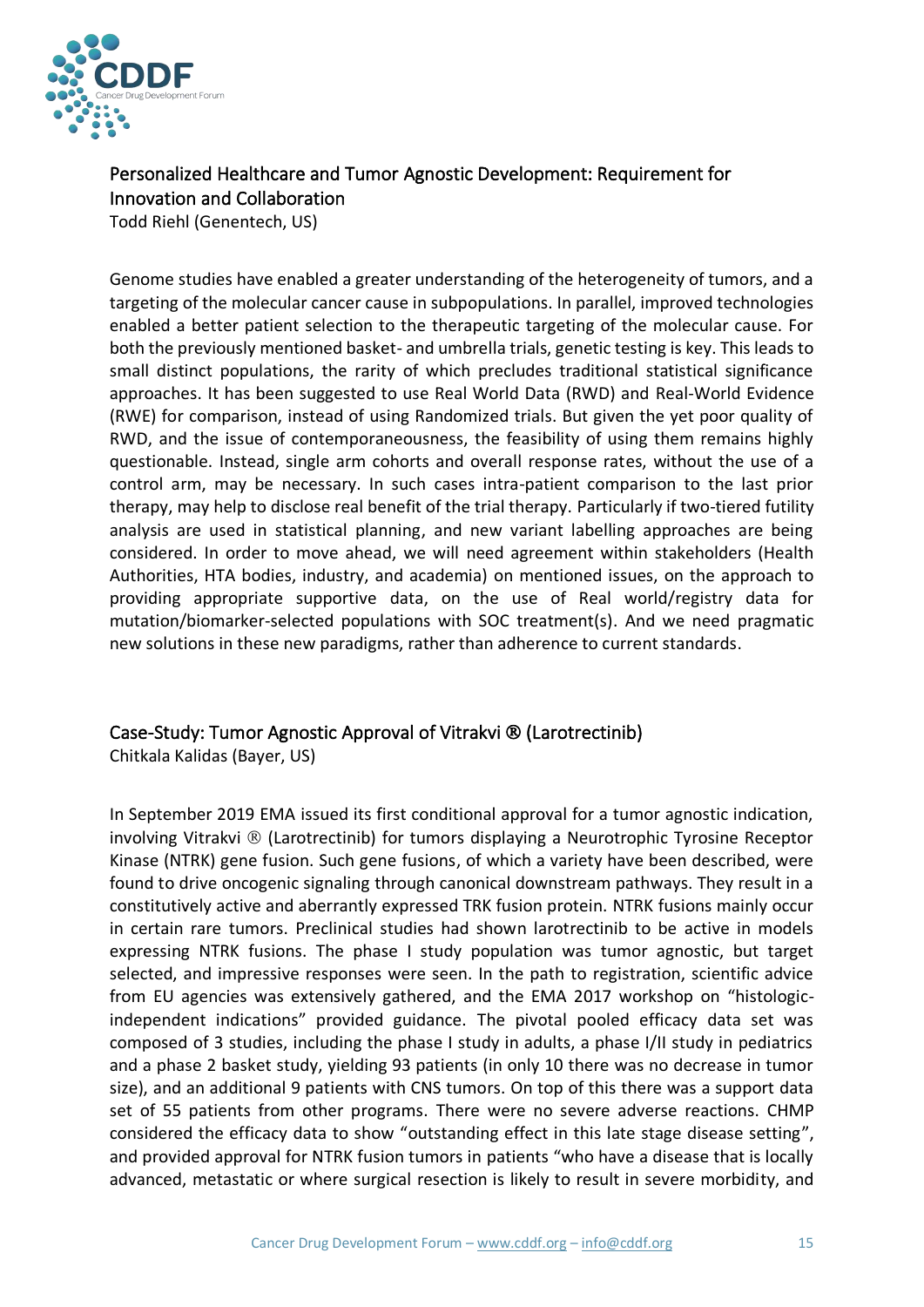

who have not satisfactory treatment options". CHMP deemed that the data set was supportive of conditional rather than regular approval, and recommended that additional data had to be generated as a post-approval measure in order to make the dataset more comprehensive and to confirm the histology-independent efficacy as well as to investigate the primary and secondary resistance mechanisms. The numbers for this were specified. These additional data should also provide additional safety data on an additional consecutively enrolled set of 200 patients, and the applicant also committed to build a 5-year follow-up safety data set in pediatric patients, and an updated (population) pharmacokinetic model and more pediatric PK data.

Key success factors for this first tumor agnostic approval were:

- Clear and consistent assessment/feedback from the regulators during the review
- Robust scientific discussions combined with pragmatic assessments
- The guidance of the above mentioned EMA workshop

and these could provide metrics for future tumor agnostic applications.

#### <span id="page-15-0"></span>Histology-Independent Indications: Regulatory Aspects

Elias Pean (EMA, NL)

In regulatory perspectives an indication is a "description of patient, disease and treatment characteristics that describes a population in whom the balance of benefits and harms has been established to be positive". A specified tumor type or histology is not really necessary, as long as the benefit-risk balance in a well-defined population is positive.

Taking this into account, the concept of histology-independent indications: requires in-depth knowledge about the mechanism of action and at least a strong plausibility across subgroups; requires the need to explore heterogeneity of effects (interactions; resistance mechanisms) ; requires the evidence of positive benefit-risk balance within multiple therapeutic contexts. All of this is easier when high unmet need is present across subgroups, and challenging when competing against available options with established clinical utility in some subgroups.

Even though the benefit-risk assessment is absolute, it requires contextualization, which is challenging in the histology-independent setting when the evidence is based on uncontrolled data. One of the potential risks related to development of a histology-independent indication is "Orphanization" (one unique marker artificially selected to justify ultra-orphan development despite the drug (or the marker) not being that specific of the driver/disease), which is the reason why there is a need for a strong biological rationale for a histology-independent activity of the drug before entering clinical developments. All of these aspects were considered in the EMA review on Larotrectinib.

Given initial divergent views within the CHMP it requested expert input on scientific issues on whether NTRK gene mutations were driver mutations regardless of tissue of origin, whether they had a prognostic impact, whether there was a justification of treatment with larotrectinib in certain conditions, and what additional data would be relevant. All of the recommendations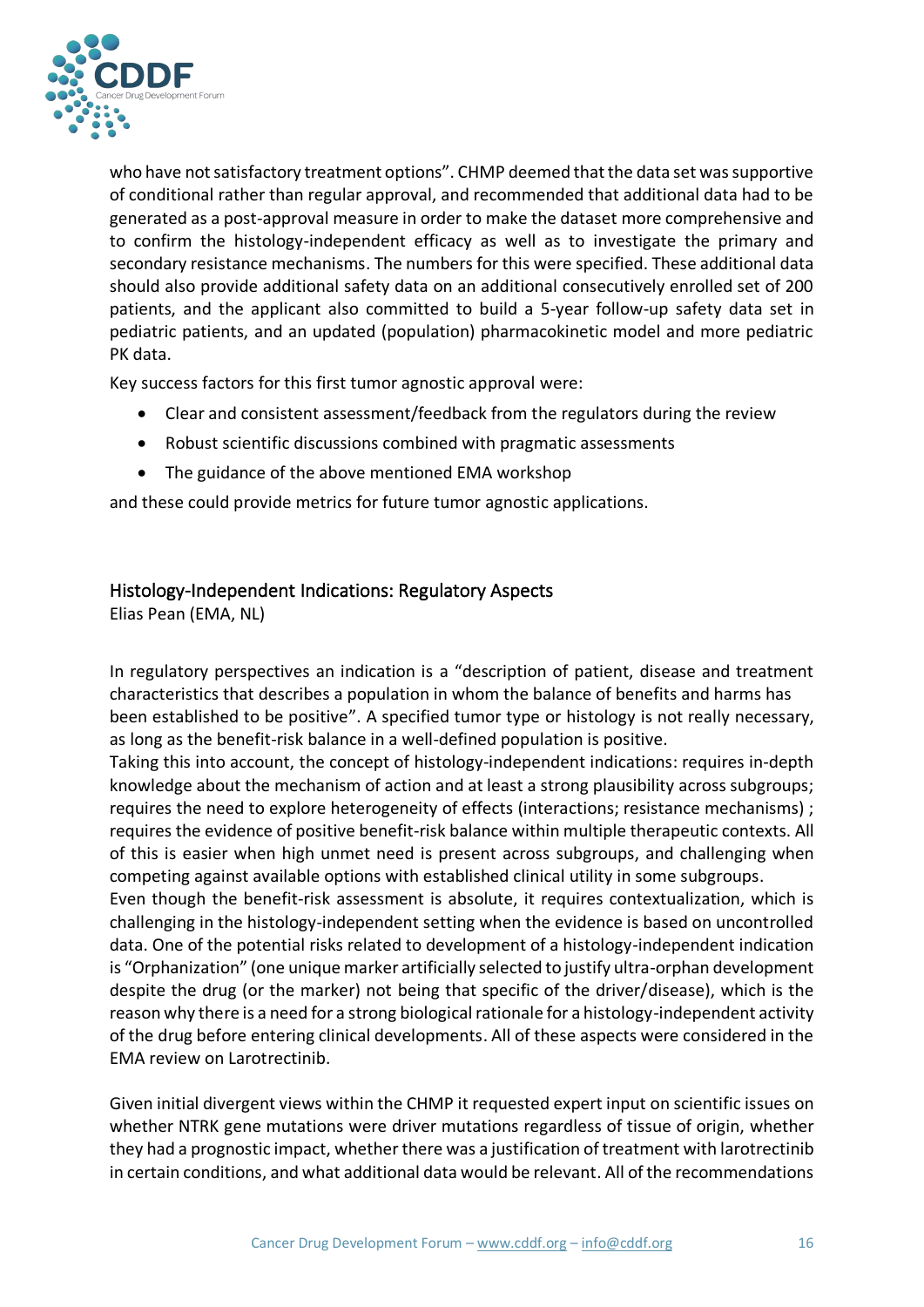

received helped to further define the uncertainties in the benefit-risk, adjusting the indication and other elements of the product information but also the data required to be provided post authorization in the context of a conditional approval.

The experience further stressed the importance for developers to consider CHMP scientific advice as early as possible in the development when innovative approaches are being explored. The challenges with histology-independent development is that it will require a different approach to patient selection and evidence generation, and the role of Registries to support benefit/risk evaluation should be explored.

There is an ongoing dialogue between EMA, FDA (international cluster; workshops), EUnetHTA, EFPIA, CHMP biostatistics and oncology working parties on these issues.

#### <span id="page-16-0"></span>Discussion:

- The bar on efficacy will be higher in earlier lines of treatment, and the timeliness of marker assay even more important. The discussion on randomization should occur early in those cases. Sometimes a single arm study in first line might still be an important option. Larotrectinib approvals did not insist on randomized studies.
- The definition of agnostic would be "Activity in a diverse set of tumor types". This does not have to be very high throughout. Resistance mechanisms may be different, while driver mechanisms are the same. We should learn from experience.
- The risk of tumor agnostic approval may be underpowered evidence or even lack of evidence in small subgroups in the study.
- There is no consensus yet on the definition of "clinically meaningful".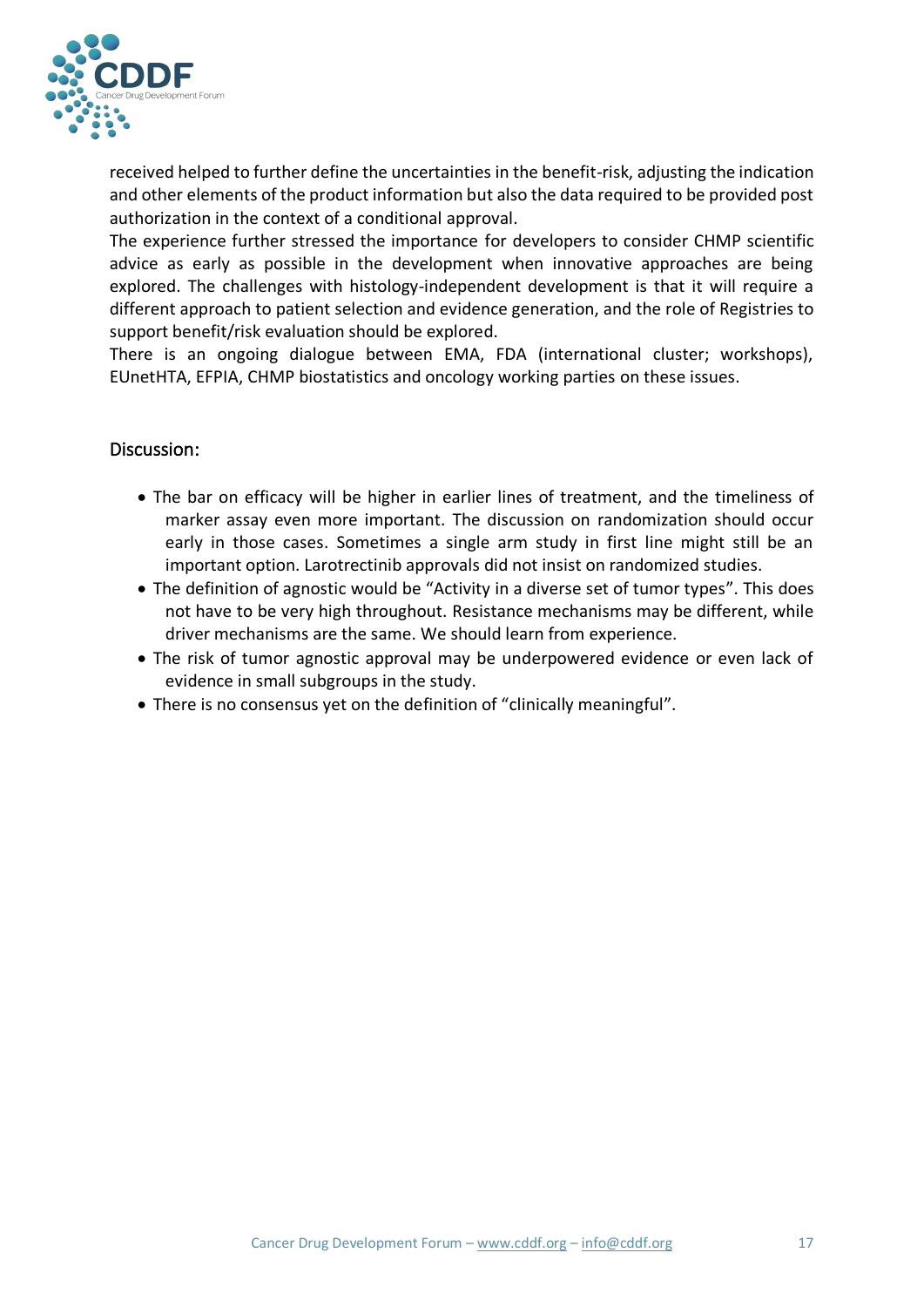

#### <span id="page-17-0"></span>SESSION 4: CELLULAR THERAPIES INCLUDING CAR-T CELL THERAPIES

<span id="page-17-1"></span>CAR T cells – Regulatory Aspects from the EMA Committee for Advanced Therapies Martina Schüssler-Lenz (Chair Committee for Advanced Therapies (CAT), EMA, NL)

Advance Therapy Medicinal Products are regulated under EC1394/2007, and include Gene therapy or genetically modified cells (such as CAR-T cells), Somatic cell therapy, or a Tissue engineered product. They are considered as medicines and authorized via a centralized procedure. The Committee for Advanced Therapies (CAT) is responsible for the assessment of quality, safety and efficacy and prepares a draft opinion, for subsequent final opinion provided by CHMP. Recent assessments included CAR-T cells as well as TCR modified T-cells. Two CAR-T cell products were authorized in 2018: Axicabtagene ciloleucel, and Tisagenlecleucel. Seven further products are expected for marketing authorization in the next 2 years. They mostly cluster around CD19 and BCMA targets.

These seven CAR T cell products in development have entered the EMA Priority Medicines (PRIME) scheme. In the PRIME kick-off contact with the applicant quality, non-clinical, clinical as well as regulatory aspects are discussed. This includes potential changes to commercial manufacturing processes and comparability analysis, the clinical data package required for marketing authorization, the options of full versus conditional approval, the required interaction with Health Technology Assessment bodies (HTAs), and the availability of disease registries and strategy details for post-authorization evidence generation (including a contextualization of the results). In addition, specific regulatory topics are discussed, such as a pediatrics investigation plan, and orphan designations. For authorized CAR-T cell treatments there have been conditions on restrictions for supply and use (only in specialized centers), and restrictions on safe and effective use (including educational programs).

With regard to the EU orphan legislation and implications for market access of CAR T cells targeting the same antigen, e,g, BCMA, developers are advised to develop strategies for prove of "non-similarity" versus other CAR T cell products.

A gap analysis is performed as result of the PRIME kick-off meeting, and identified gaps are addressed in EMA scientific advice procedures. The CAT has developed various specific guidelines, that can be found on the EMA home page.

#### <span id="page-17-2"></span>Cell Therapy in Solid Tumors

Victor Moreno Garcia (START Madrid FJD, ES)

For solid tumors there are currently 3 types of cell therapies under investigation: 1) Tumor infiltrating lymphocytes (TIL), 2) T-cell receptor (TCR) therapies, and 3) CAR-T cells. The number of studies is rapidly increasing, as is the number of involved malignancies, despite the difficult path of development.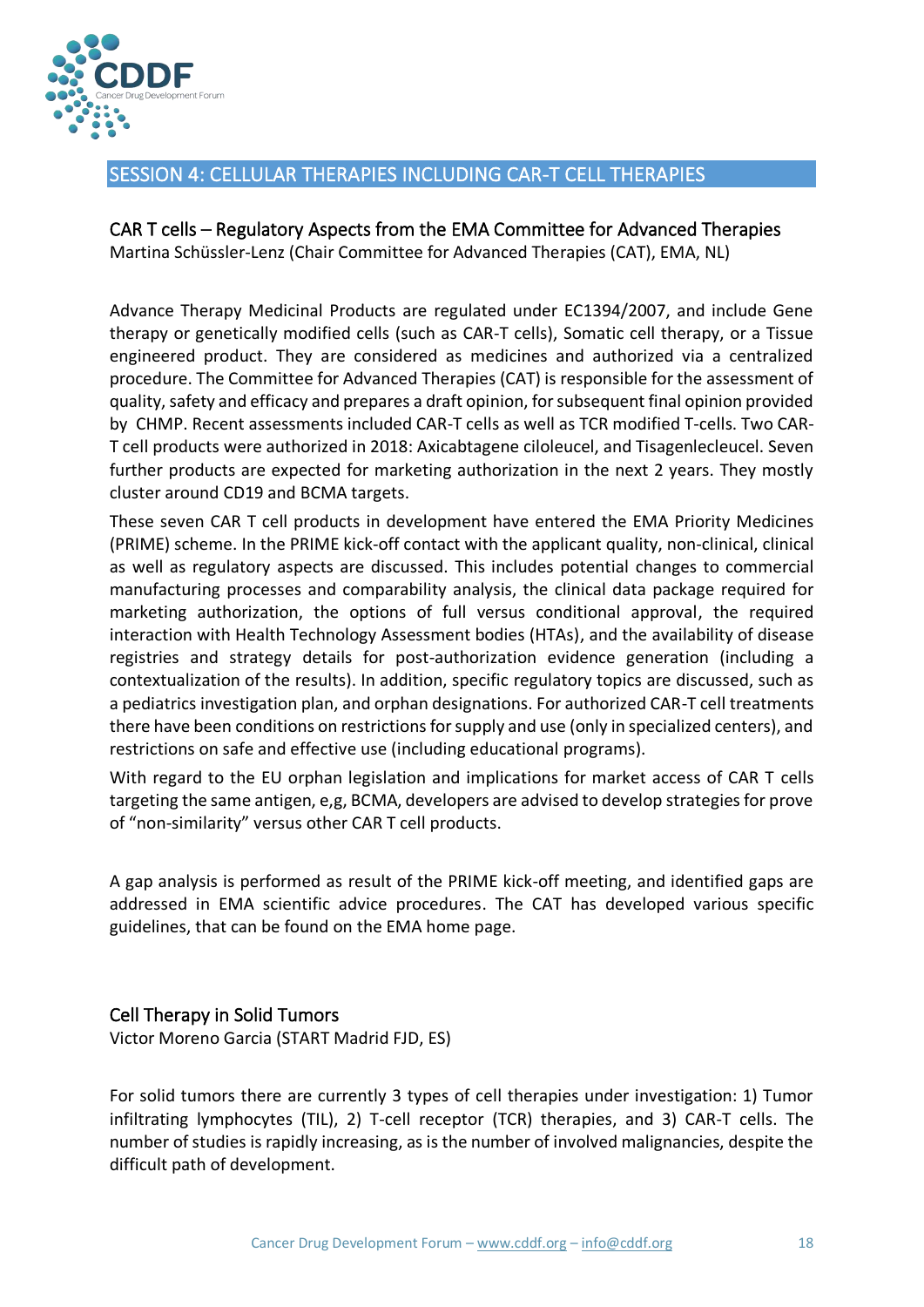

It started with TIL harvested from excised tumors. The complexity of the treatments initially limited development to academic sites. More recently, industry became involved. The example of Lifeleucel (LN-144) in melanoma is discussed. For LN-145 in cervical cancer, recently FDA breakthrough designation was granted. Response rates are in the range of 40%. There are now also efforts to stimulate responsiveness by combining with PD-1 related agents.

More recently efforts have started to use CAR-T cells in solid tumors as well. Target selection was a challenge. Solid tumors do not have many extracellular antigens that are only expressed in malignant cells.

A slightly different approach of local administration of CAR-T in Mesothelin expressing mesothelioma (in combination with systemic PD-1 directed therapy), avoids the systemic toxicity of CAR-T cell therapy. Despite the local therapy, CAR-T cells could be detected in peripheral blood, but yet there was not severe systemic toxicity. The response rate of 41% is compelling.

Given the lack of specific extracellular antigens, modified T-cell receptor treatments have been given more attention. They can be targeted against intracellular proteins, and specific mutant proteins. The targeted antigens have to be very selective, otherwise severe organ toxicity may occur. So, the current approach focuses on public antigens in germline cancer cells. NY-ESO is the first example, and NY-ESO-1<sup>c259</sup> TCR in synovial sarcoma has now been submitted for approval. With a response rate of 50%. Also, in liposarcoma the response rate is high. The number of cells has been shown to be important for effect. Another example involves the use of MAGE-A4 as antigen in synovial sarcoma, again yielding a 58% response in a very small study.

More recently approaches towards patient specific neo-antigens have also been reported.

The clinical trial designs are quickly changing this cellular therapy approaches. Randomized are difficult to perform, and single arm trials are increasingly important. Logistics of the involved therapies still pose a challenge to those trials.

#### <span id="page-18-0"></span>CAR-T cells: Progress in Hematological Malignancies

Gerhard Ehninger (Cellex, DE)

CAR-T cell therapies involve approximately 50% of all cell therapies in development of hematological malignancies. The number of successful developments is minimal, if compared to the total numbers being explored.

After apheresis, the T-cells are selected, ex-vivo the involved gene is inserted and the cells are cultivated, and after lymphocyte depletion therapy they are reinfused into the patient. After attachment to the tumor cells in vivo, malignant cell destruction should result. The complexity cannot enough be stressed. The total process can take several weeks.

The first approval was on Axicaptagen-ciloleucel in diffuse large B-cell lymphoma (DLBCL). The study included 119 patients. Overall response rate was 83% with complete remissions in 58%. Side effects are considerable, partly due to cytokine release. Survival seems to plateau at 50% after 2 years. A retrospective registry study showed similar results, albeit that the OS plateau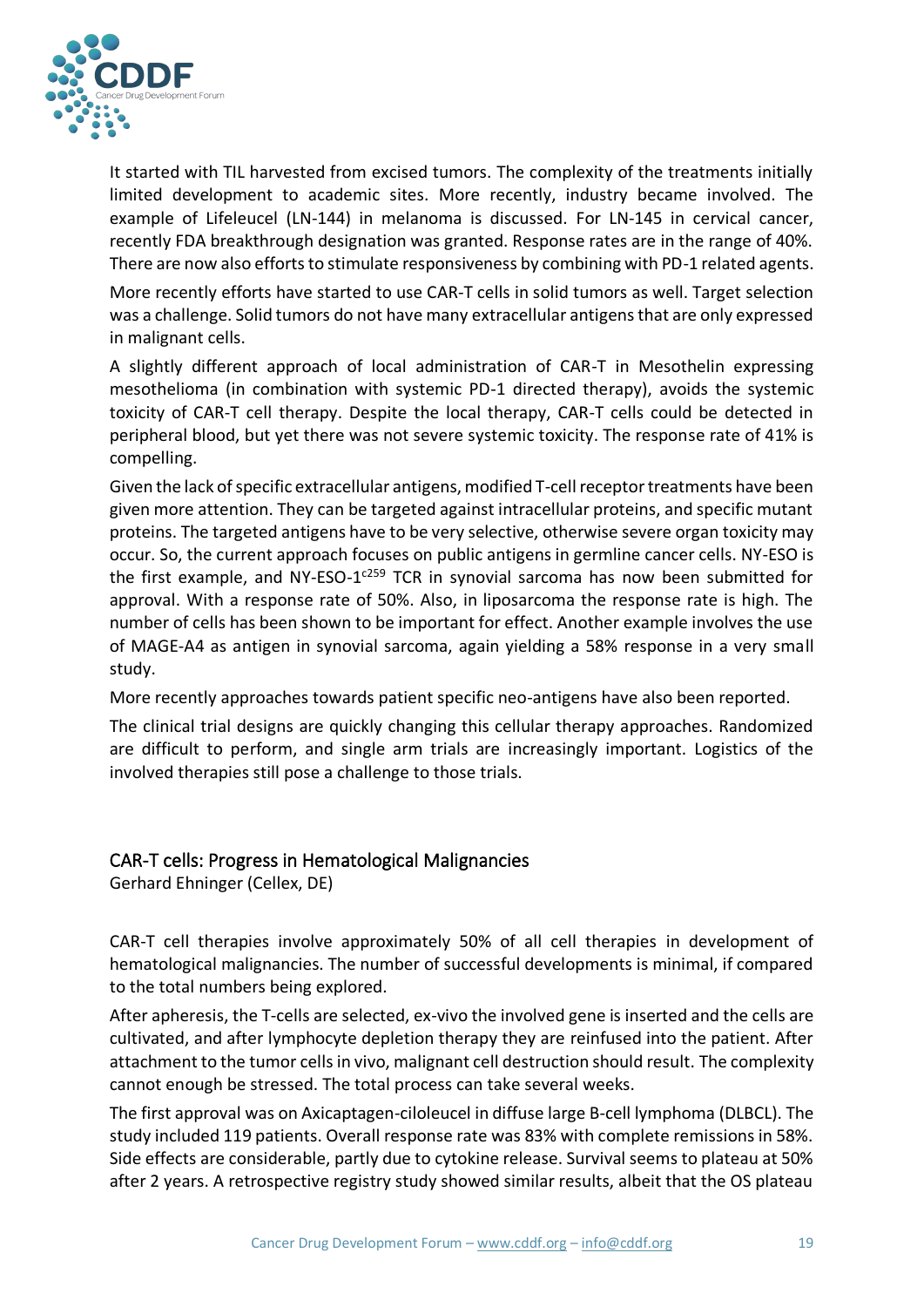

was at 20%. Important observation is that effect seems to be related to number of cells infused, but also to the mass of the tumor. Tisagen-lecleucel, also in DLBCL, directed against CD137, was similarly effective. Problem in that study was the time to apheresis. This treatment was also effective in B-cell lymphoblastic leukemia.

Newer treatments seem to yield less severe toxicity.

BCMA directed CAR-T cell therapies have been explored in multiple myeloma. In these studies, the survival curves do not show plateauing. Likely due to target shedding, and therewith antigen loss.

The concept of Adapter CARs was also briefly discussed. They have a switch module between the CAR-T cell and the tumor cell. The switch has to be given separately.

#### <span id="page-19-0"></span>HTA Challenges for Cell and Gene Therapies

Stephen Palmer (York University, UK)

A separate HTA process for Cell and Gene (C&G) therapies has not yet been developed, and it is questionable if the existing ones are fit for purpose. The technologies present a high level of clinical uncertainty, but also concerns on affordability and budget impact. Health Technology Assessment (HTA) assesses the added value of a new health technology compared to the current standard of care. It considers the therapeutic effect, side-effects, impact on quality of life and costs, in a systematic and multidisciplinary process. This provides policymakers with evidence-based information, so they can formulate health policies that are safe, effective, patient-focused and cost-effective.

The HTA challenges of C&G therapies are evidential (use of surrogate endpoints, small trials, historical comparisons), on price and affordability (one-time administrations of treatment that might fail, yet has a high upfront price, and requires infrastructure costs), both leading into high levels of uncertainty. The HTA organizations have come up with conclusion on the existing HTA procedures in assessing G&C therapies. They felt that core elements of the methodologies are suitable, but adaptations will be needed. Learnings from the initial experience in the UK were that description of the target population and proposed positioning is critical, that the violation of ITT principle creates issues, that the need for extrapolation approaches is central, that resource and cost uncertainties related to adjunct therapies and treatment administration and adverse event management need to be dealt with, and finally there are a number of issues with implementation. In the HTA process observed short time survivals are being extrapolated with parametric models, to estimate longer term survivals. However, the resulting data still have a high level of variations and heterogeneity, which can have important consequences in the predications on HTA aspects.

In the UK, from an HTA perspective, Quality-Adjusted Life Year (QALY) serves as a reference case, and a health service perspective is used for costs. Costs per QALY have strengths and limitations. But other elements of added value may have to be include in the HTA assessment.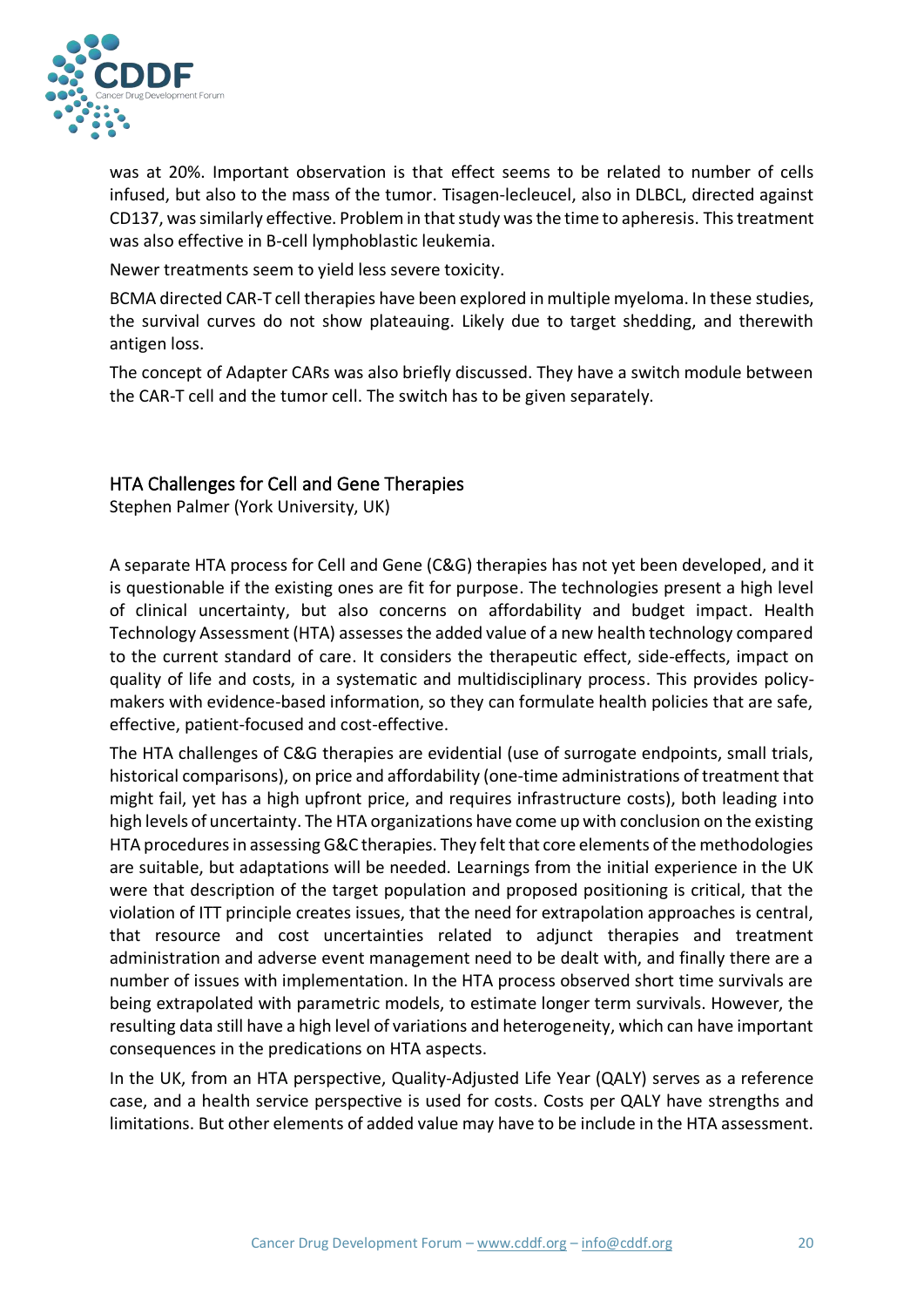



# **Additional elements of value for C&G therapies?**

Augmented cost-effectiveness analysis (trying to understand the net-costs or net-values), and multi-criteria decision analysis (providing weight to each of the attributes of value) are 2 ways to think about additional attributes of value. As yet, no of the existing methods of aggregation is considered perfect. Cost per QALY is still a widely used starting point in the deliberative process. Currently, checklists are being used to assess elements of value.

Managing uncertainty and risk sharing are, and budget impact and affordability complete the list of important elements of consideration.

CAR-T is a ground-breaking therapy. Conventional value/HTA frameworks have been successfully applied to CAR-T but many challenges from study designs, and further research needed on distinctive features that are not captured in QALY. There is an Important role for a structured deliberative process.

Managed entry and flexible pricing are important for initial approvals. There is a need for constructive dialogue between stakeholders – and for progressive reflection of value as knowledge increases. As well as a scope to better communicate benefits of access vs risks/uncertainties under different scenarios.

#### <span id="page-20-0"></span>Discussion:

- Microenvironment in solid tumors provides another challenge for T-cell related therapies. The responses seen however, indicate that the cells reach their target.
- Concern is raised on the issue of allowance-to-treat approval by insurance companies, on top of marketing approval and reimbursement approval by regulatory authorities. Patient advocates feel they could be consulted earlier in such discussions. For patients the most important issue is access to treatment. Involving them in the issue of pricing would help. They are as worried about sustainability as the authorities. The view was expressed that the decision to treat should remain with the involved treatment teams.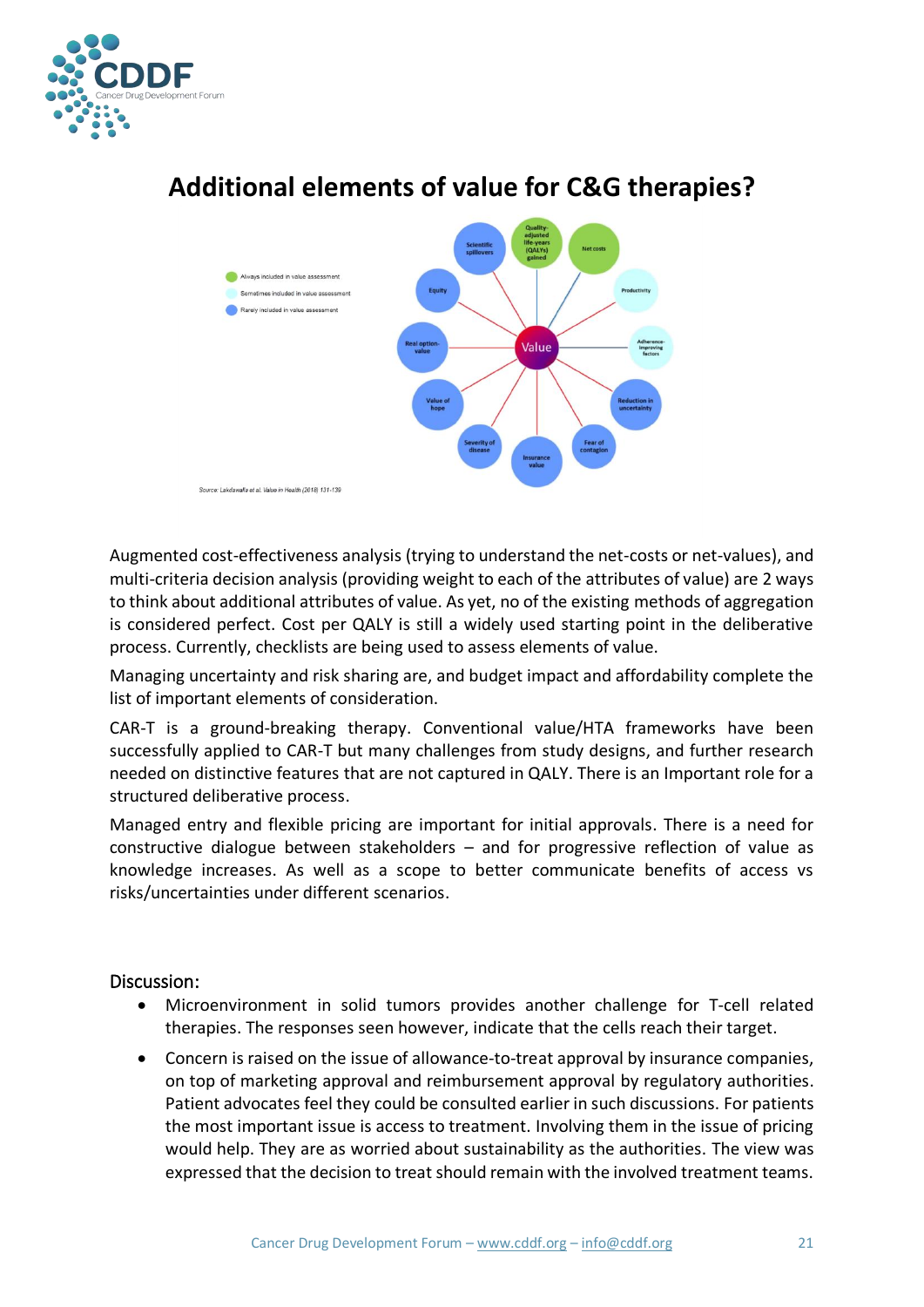

• The authorizations of the two CAR T cell products were based on single arm trials, (response rate, duration of response, etc.),. It was questioned whether these provide an adequate basis to judge efficacy.. Yet, it will be difficult to completely ignore the high response rates etc. seen in patients that have exhausted standard of care treatments, and insist on a randomized trial, that might not be doable because of patient refusal to participate. If effects in single arm studies are extremely good, way beyond expectations, we should be able to use these.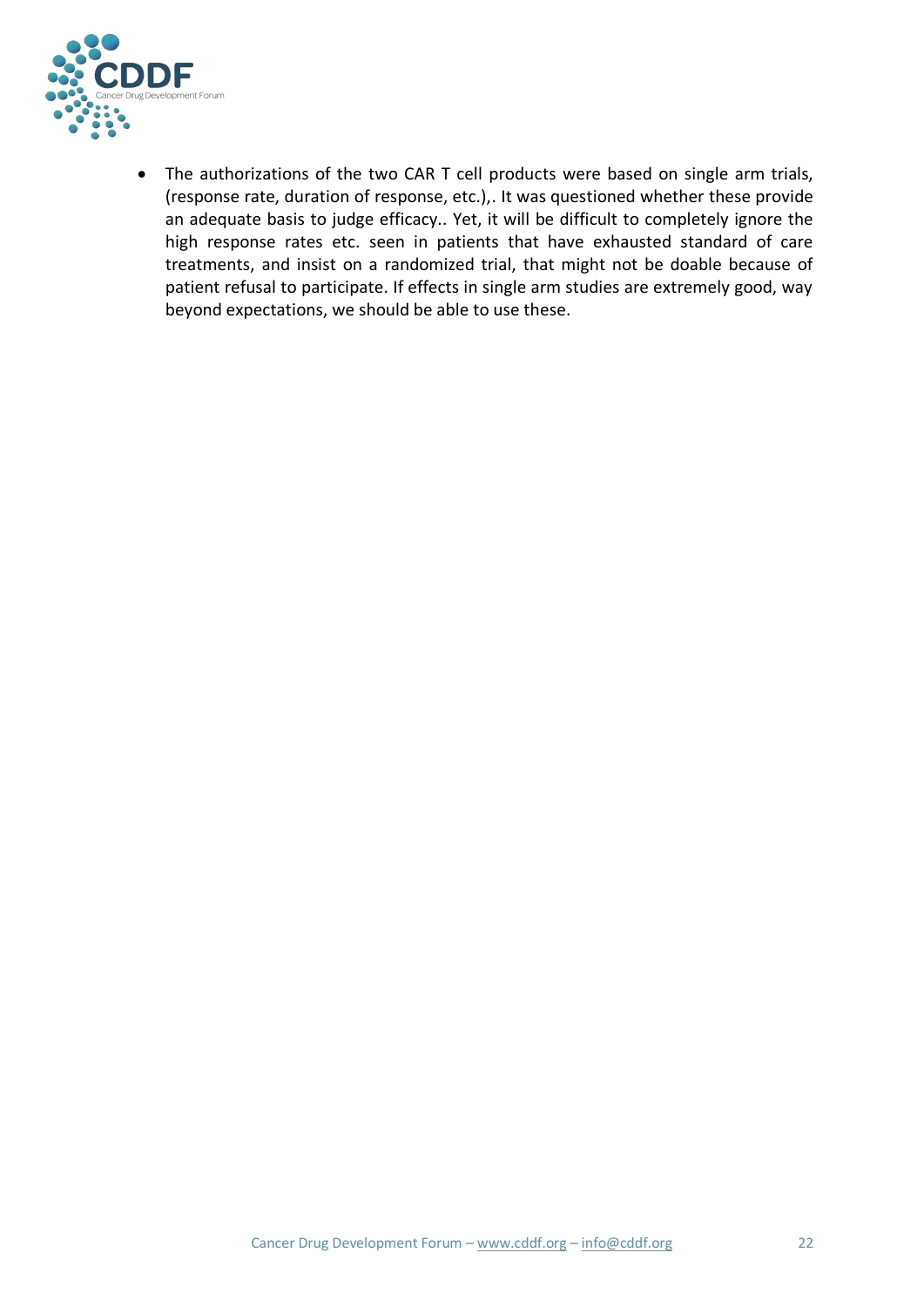

#### <span id="page-22-0"></span>TOPIC 5: REGULATORY GUIDANCE ON ONCOLOGY DRUG DEVELOPMENT

#### Ongoing Revision of EMA Anticancer Guideline and Thoughts on Future Evidence Requirements

Sigrid Klaar (Swedish Medical Products Agency, SE, and EMA Oncology Working Party)

The EMA Anticancer guideline is a continuous work in progress. The current version dates back to September 2017, and in 2019 a concept paper on the need for an update was published. The revision is needed due to developments in e.g. technology and biomarkers, leading to small patient populations and difficulties in performing randomized controlled trials (RCTs). It is expected to soon be published for public consultation.

In the updated guideline, the biomarkers section is being expanded, with focus on quality and validation issues, ensuring a representative biomarker-evaluable population, pre-planning of subgroup analyses, biomarker-based patient selection in confirmatory studies, the fact that new biomarkers with unknown prognostic effect will require controlled data, and finally codevelopment of drug and companion diagnostic.

The changes in the section on phase 3 trials involve explanation of the regulatory thinking on PFS and OS, patient reported outcomes as primary endpoints, the acceptability of early interruption for efficacy, and terminology requirements on "data maturity".

There will be a new section on study designs for special situations, such as very rare cancers and basket- and/or umbrella trials. Important issues are underpowered studies, justification of single arm trials (SATs), use of real-world data and historical controls, the different purposes of basket trials and consequent different requirements, and the acceptability of pooling of baskets in a trial (e.g. for a histology-independent indication).

What about future evidence requirements?

Possibly, some degree of future increased alignment between stakeholders in terms of evidence requirements might be envisaged. The current basis for market authorization is a positive benefit-risk balance, formally without consideration of how this relates to other drugs. In conditional market approvals, applied for many single-arm trials, relative efficacy and safety are, however, also considered. With an increasing use of SATs, we may therefore see a shift from absolute to more of relative benefit-risk balances, which might require new methods as well as guidance on the requirements thereof. Such development could make parts of the regulatory and HTA assessments more similar.

The importance of the patient perspective is being increasingly recognized and the subjective data from patient-reported outcomes (PROs) may have increased impact on the benefit-risk balance in the future. Guidance on PROs is already provided in the Guideline.

Real-world data (RWD) may potentially also, after refinement and validation of methods, become a more important component in future approvals, thereby possibly further reducing the gap between regulators and HTAs. Finally, the currently somewhat different regulatory evidence standards for approvals based on SATs versus RCTs might need to become more aligned.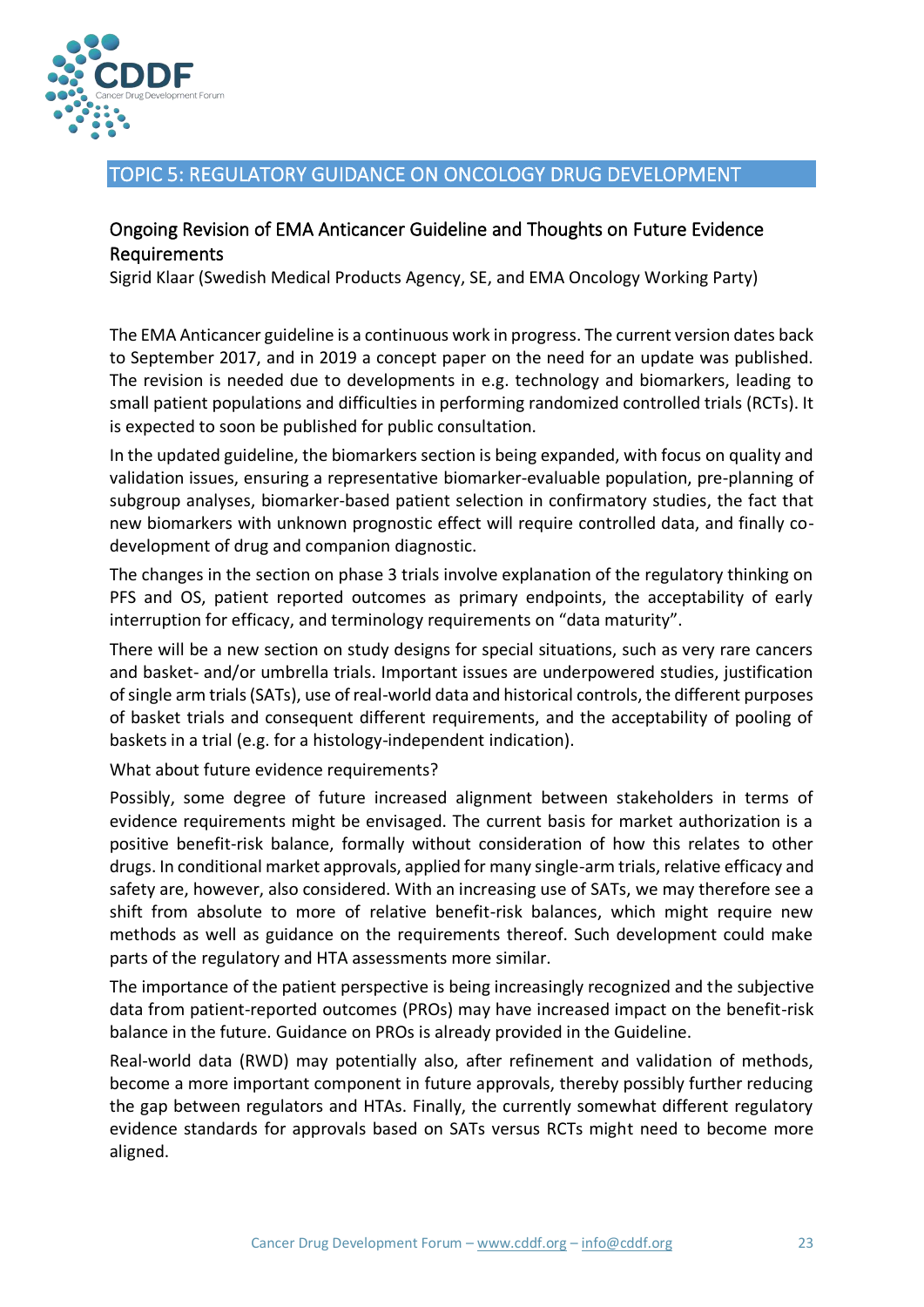

<span id="page-23-0"></span>Cancer Medicine Development and Use – EMA Regulatory Science Strategy 2025 Ralf Herold (EMA, NL)

The purpose of the EMA Regulatory Science Strategy is to harness the regulatory science for the purpose of translating patient´s access to medicines into better healthcare systems and provisions overall.

The strategy sets out 5 goals for human medicines regulation:

- Catalyzing the integration of science and technology in medicines development
- Driving collaborative evidence generation improving scientific quality of evaluations
- Advancing patient-centered access to medicines in partnership with healthcare systems
- Addressing emerging health threats and availability/therapeutic challenges
- Enabling and leveraging research and innovation in regulatory science

Public consultation in 2018 resulted in a ranking of priorities:

- 1. Foster innovation in clinical trials
- 2. Promote use of high-quality real-world data in decision making
- 3. Reinforce patient relevance in evidence generation
- 4. Contribute to HTA´s preparedness and downstream decision making for innovative medicines
- 5. Support development in precision medicine, biomarker and `omics.

In just a few months the definitive strategy will be published.

Examples of underlying actions with relevance for oncology are:

- Expand the B/R assessment by incorporating patient preferences and PRO´s.
- Apply structured B/R assessment to improve communication to the public.
- Improve communication with HTA and payers.
- Progress implementing pediatric medicines action plan and geriatric strategic plan.
- Assess clinical value of new endpoints and role in patients´ access to new medicines.
- Promote more integrated development aligning Scientific Advice, Clinical Trial approval, and GCP oversight.
- Support developments in precision medicine, biomarker and `omics.

The strategy has broadly been supported, and will be a motor for improving oncology drug development.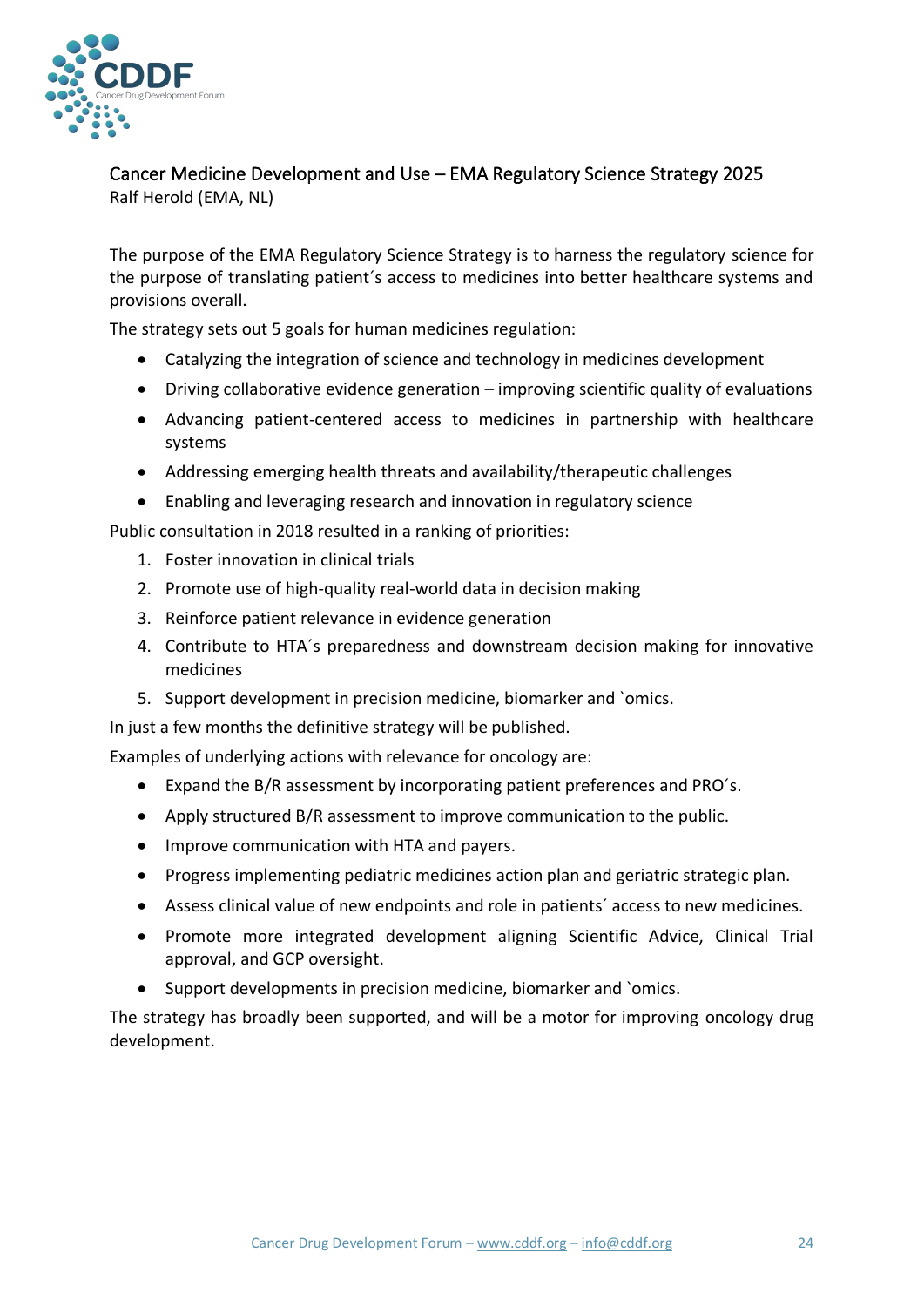

<span id="page-24-0"></span>Oncology Center of Excellence: Envisioning Product Development for 2025 Richard Pazdur (FDA, US)

The Oncology Center of Excellence (OCE) was established to coordinate regulatory processes in the development of Devices, Drugs, and Biologics for Oncology, all three of which are used by patients in their treatments. There has been enormous growth in the past decades and, given the increase of drugs in development, it has become important to rethink how the applications are evaluated.

Several oncology regulatory review pilots have been started to streamline the review process. OCE implemented the Assessment Aid, which is prepared by the Sponsor and is organized to present the data, the Sponsor's interpretation, and the FDA assessment. This approach reduces the time spent preparing multiple reviews for an application and focuses the review effort on critical aspects of the application.

The next OCE Project is Real-time Oncology Review (RTOR), which allows for early submission of electronic files and datasets while the study reports are being written. RTOR allows FDA to start the review of the datasets and other key information prior to the full application submission.

OCE also implemented Project Orbis, in which participating countries (Australia, Canada, Singapore, Switzerland, USA) review applications in collaboration. Each regulatory authority will make their own regulatory decision for the application. To date, 2 applications have been approved and multiple applications are in the queue for Project Orbis.

Project Renewal focuses on updating the indications and dosing for existing standard agents that have been approved for decades and have gone off-patent.

The views of patients have become increasingly important and integrated into the system, including educational programs on regulatory science for patient advocates. The OCE plans to set up a website (Project Patient Voice) this year describing patient-reported adverse event data collected in registrational cancer trials.

OCE continues to use the various FDA Expedited Programs (Accelerated Approval, Breakthrough Therapy Designation, Fast Track Designation, Priority Review) to facilitate drug development in oncology. In the last 10 years, 85-90% of the accelerated approvals involved oncology indications. The initial approvals were based on endpoints that are reasonably likely to predict for clinical benefit. More recently, there has been a shift from surrogacy towards early determination of risk-benefit with use of intermediate endpoints other than irreversible morbidity or mortality.

Similar to EMA, FDA is also looking ahead with Project 2025. Key considerations include the shift from site- or tumor-specific indications to tissue agnostic indications, challenging the historical concept on the definition of a disease. Another aspect is the increasing use of neoadjuvant systemic treatments for local disease, which may redefine the primary therapy for the disease and involves development of appropriate endpoints to define clinical benefit.

The traditional sequence of phase 1-3 trials has already disappeared, and with the emergence of small specific populations for targeted therapies, the feasibility of performing randomized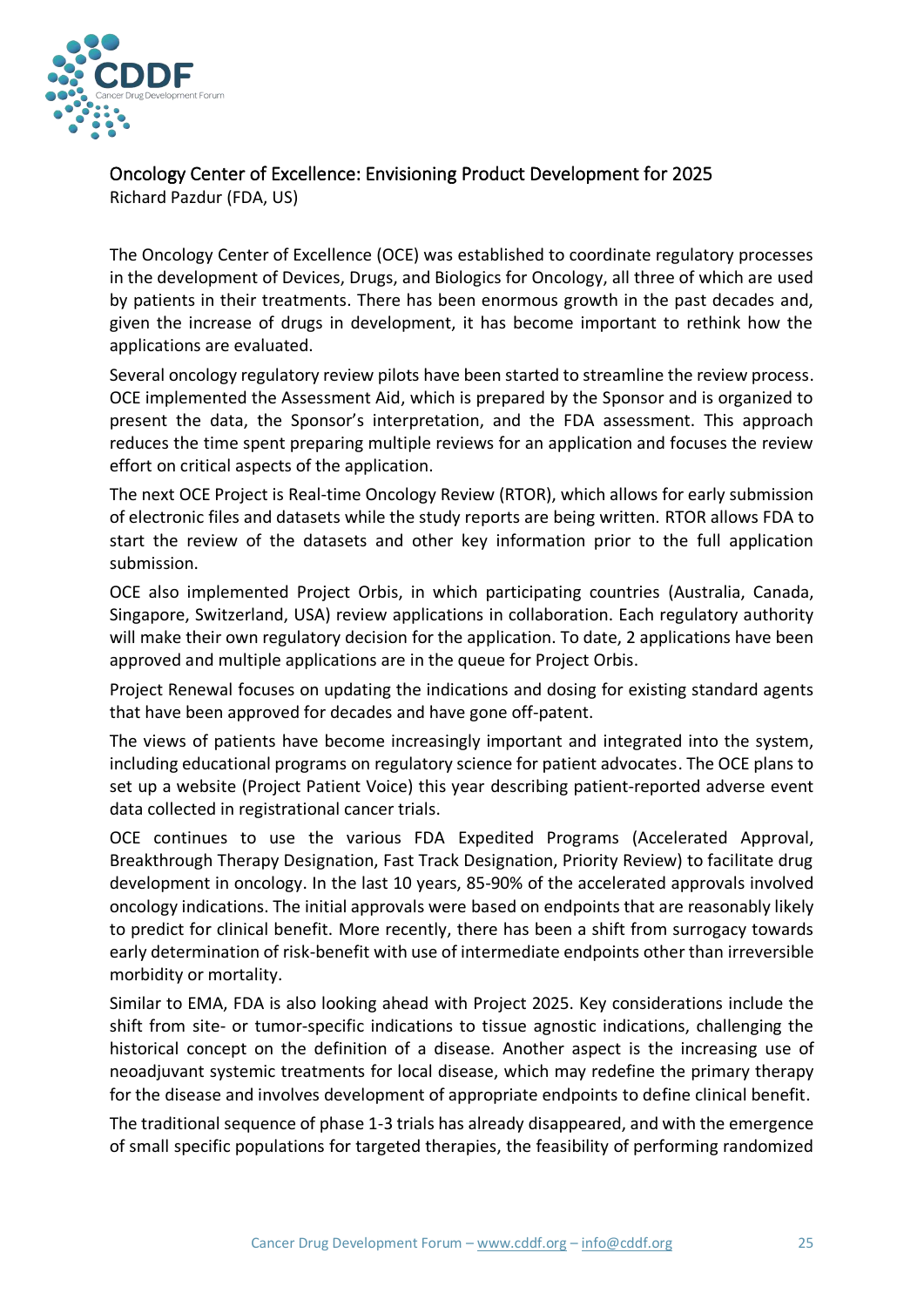

trials may not be possible for these small populations. So, we will have to work with smaller data sets, and there is an urgent need to look into different designs such as Bayesian designs.

One of the challenges we face is the performance of platform trials with common controls, that may require cooperation among pharmaceutical companies.

Finally, we are aware of global challenges with reimbursement, and requirement for demonstration of survival benefit in some areas. FDA notes that the multiple incremental improvements in a therapeutic area may ultimately translate to improvement in survival. This is being observed in multiple myeloma (MM), where approvals based on progression-free survival or response rate have led to a marked improvement in survival in the overall MM population.

#### <span id="page-25-0"></span>Innovation and Current Topics in Oncology Drug Development: Industry Perspective Eric Rubin (Merck, US)

One of the recent innovations in clinical trials, has been the use of umbrella/platform studies to efficiently evaluate matches between predictive biomarkers and drugs.

The early and lasting example is the ISPY 2 study in breast cancer, initiated in 2010 and involving multiple sponsors. With a common control arm and some 10 prespecified arms defined by predictive biomarkers. The endpoint is pCR. The study involves an adaptive randomization to minimize the numbers of patients needed to determine efficacy. One of the arms involved Pembrolizumab combinations, that graduated in all Her-2 negative signatures.

Another study that involved Pembrolizumab used a clinical genomics database to select combination targets for the drug. It evaluated pre-treatment biopsies from > 300 patients from 22 cancer types, all treated with Pembrolizumab. A gene signature was identified with distinct patterns in relation of T-cell inflamed gene expression profile (GEP) and tumor mutational burden (TMB). These were predictive biomarkers. And looking at the various phenotypes enable identification of combination partners in studies such as KEYNOTE-495 in NSCLC, with an adaptive randomization design.

Another approach aimed to define a patient population refractory to immunotherapy. "Pseudo-progression" due to infiltration with inflamed cells, can confound such characterization. To address the concerns over pseudo-progression, these observations lead to the requirement of *confirmation* of progression on an immunotherapy, and were also used as entrance criteria for subsequent studies. This was used in KEYNOTE-001, and led to the first approval of Pembrolizumab in an ipilimumab refractory population.

Further examples of innovation are in the use of external data to support single arm submissions. As example Enfortumab Vedotin antibody-drug conjugate therapy was discussed. This is a Nectin-4 targeted antibody loaded with aurastatin as warhead. It was studied in a single arm trial in PD-1 failing bladder cancer patients, with striking results (44% ORR, median duration 7.6 months), which lead to drug approval. Another example involves the combination of Pembrolizumab + Lenvatinib, based on the predictive geno- and phenotype, yielding a high response rate and durable responses in endometrial cancer. Using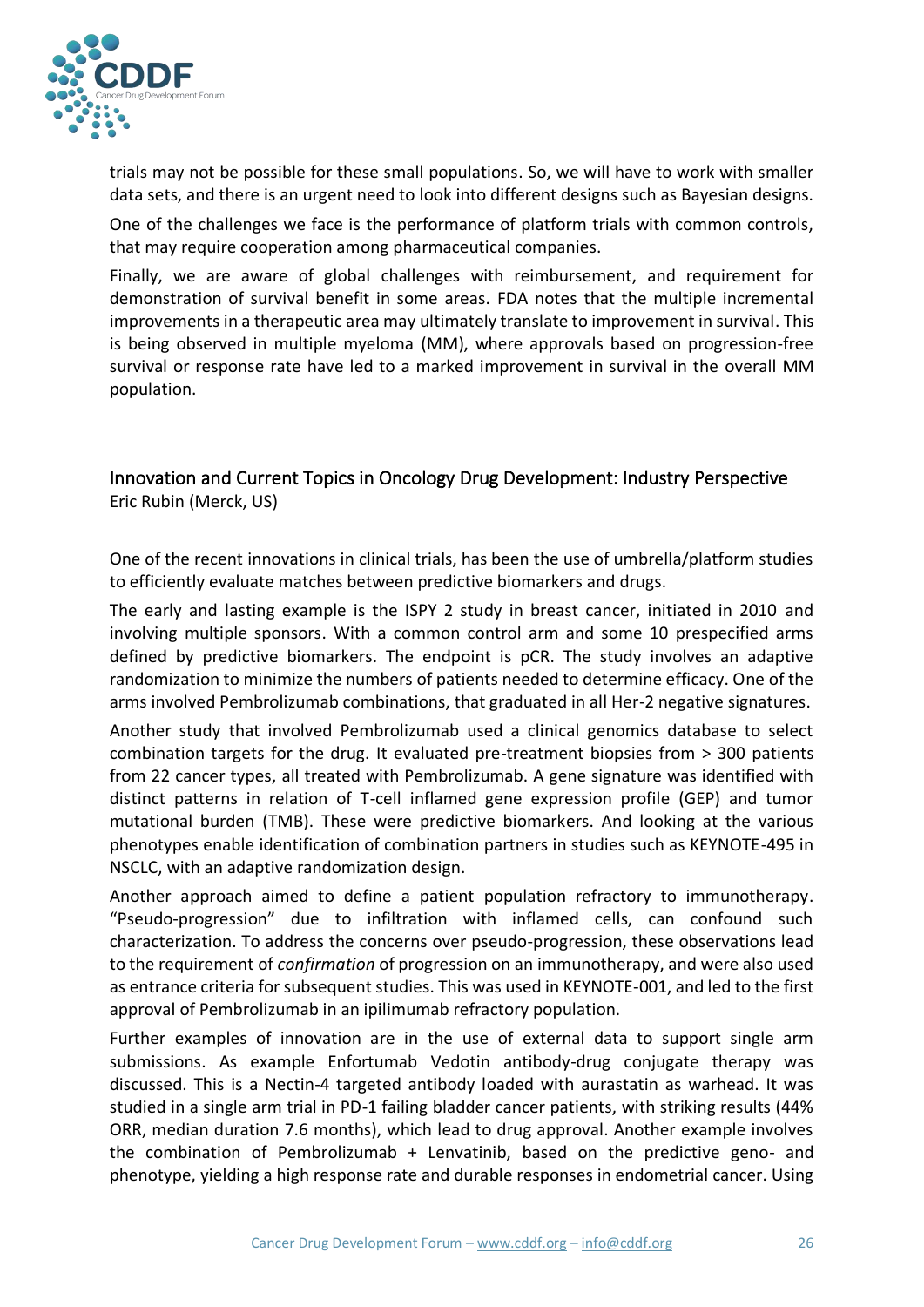

historical data for comparison, lead to approval by FDA. and through project Orbis in parallel in Australia and Canada. This is a nice example of a combination that involved 2 drugs, 1 biomarker, 2 sponsors, 3 countries, 2 FDA pilot programs and 3 expedited FDA pathways.

Simplification and harmonization of companion diagnostics development also has yielded important examples. The different Immunohistochemistry assays available for PD-L1 testing, urged the need for algorithms to compare outcomes cross tests and studies. An AACR initiated project Blueprint provided such data.

Something similar is important for TMB. It is used as a surrogate for neoantigen load. And actually, microsatellite instability high (MSI-H) is a subtype of TMB-H. While Pembrolizumab is approved for MSI-H tumors, we may miss out on a patient category in TMB-H due to lack of harmonization on tests. A Friends of Cancer Research project has paved the way in this direction. This has been used in KEYNOTE-158, were TMB-H excluding MSI-H tumors, yielded relevant responses throughout tumor types.

All of the above clearly indicates that innovative approaches enabled rapid drug development and access for advanced cancer populations, and should be further pursued.

#### <span id="page-26-0"></span>Panel discussion

Moderator: John Smyth (CDDF, UK)

Panelists: Sigrid Klaar (Swedish Medical Products Agency, SE, and EMA Oncology Working Party), Ralf Herold (EMA, NL), Richard Pazdur (FDA, US), Eric Rubin (Merck, US), Paul Stockman (Astrazeneca, UK), Francesco de Lorenzo (CDDF, IT) and Hans Scheurer (Myeloma Patients Europe, NL)

- Consensus among speakers that involving patients and PRO´s is important.
	- o Need to educate patients and advocates to help them understand the essence of the issues.
	- $\circ$  The complexity in EU from a patient perspective is not with EMA, but with 27 different HTA institutions, one in each of the member states. This leads to tremendous disparity for patients access to drugs throughout EU. Fortunately, EU has designed a new HTA legislation, that might hopefully lead to more alignment across member states, if such legislation is eventually agreed and passed.
	- $\circ$  As far as regulatory procedures, from a patient perspective it is difficult to understand why there is such a difference in speed of these procedure between US and EU. This is due to the fact that the Centralized Procedure for market approvals in the EU still requires agreement and peer-reviewing by the member states. Only a truly centralized regulatory assessment, i.e. by a single agency, could ever solve this problem. There was a strong plea for an EMA option for a Real-time Oncology Review. But the current European system, requiring agreement between all Member States, is not likely to be able provide this.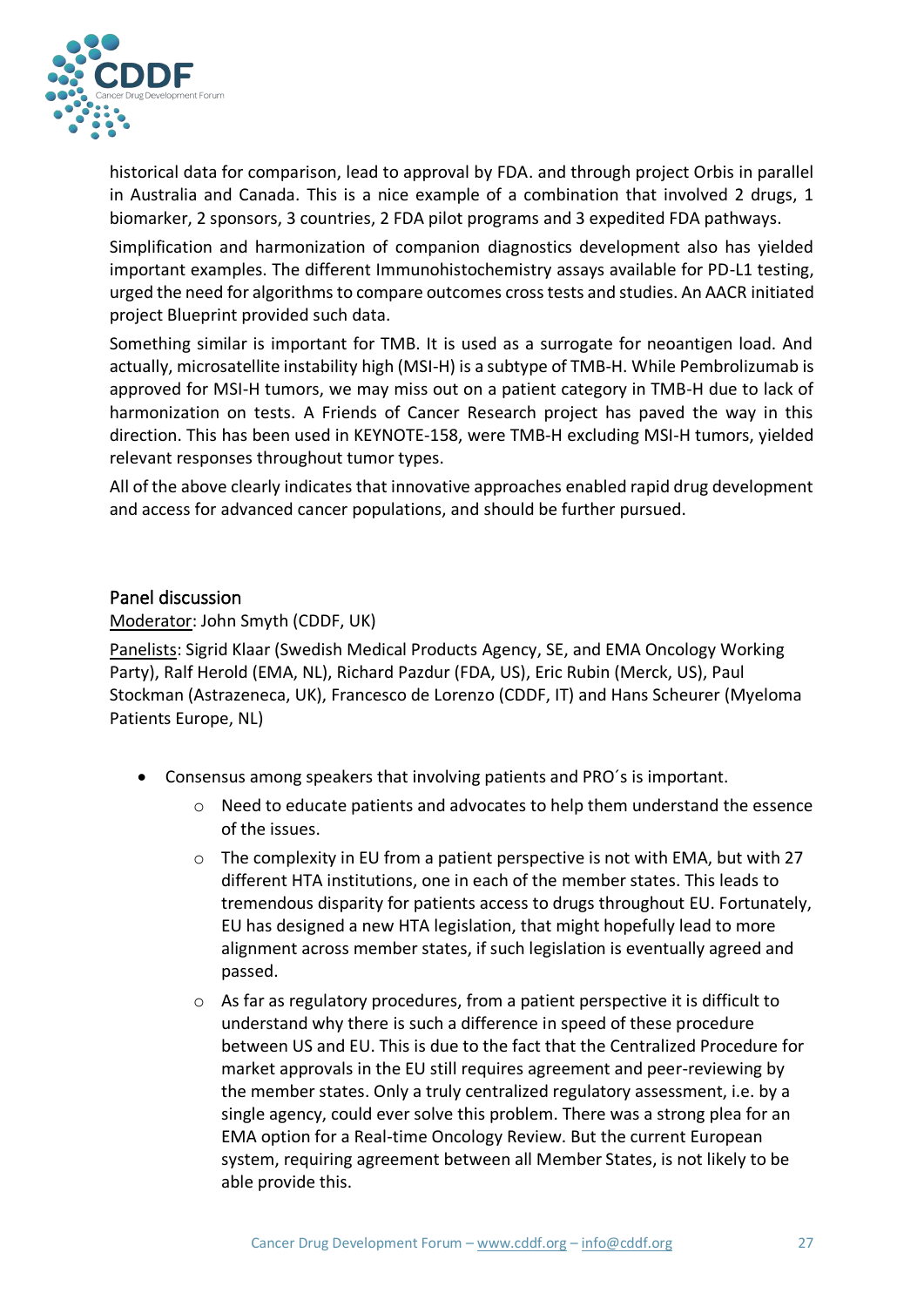

- o From patient's perspective there is felt a need to involve drug related Quality of Life more in regulatory assessments. But it needs to be differentiated from other elements contributing to Quality of Life.
- Strategies and changes initiated by the regulators deserve compliments.
	- $\circ$  FDA felt to be ahead of EMA in innovative thinking, and closer to the patient perspective, in the approval of drugs based on relatively preliminary of activity, where EU approvals generally are based on somewhat more data on efficacy and safety. But very early approvals may present disadvantages to patients, as the limited data on early endpoints may not be sufficient for reimbursement, depending on payer system.
	- o "Just jump", and take a leap of faith, will stimulate innovation. Changes should be mission-driven. The best-interest of the patients should be core in that mission. The agencies are tasked to help patients, and not to stand in their way. Balancing this, agencies also have the responsibility to ensure that the benefit-risk balance is positive. Currently, differences between US end EU agencies can be discerned regarding the amount of data considered needed to establish a positive benefit-risk balance.
	- $\circ$  Project Orbis overall is considered by industry to be a good thing, even though there are some cons as well. Harmonization of regulatory systems would save work, and therewith money and time, and speed up worldwide procedures. Project Orbis is still a pilot, that will have to be improved based on experience.
	- o European procedures in general are lengthier. EMA strategy 2025 and its openness, might also help in this sense.
	- o The Benefit-risk balance remains a driver in assessments.